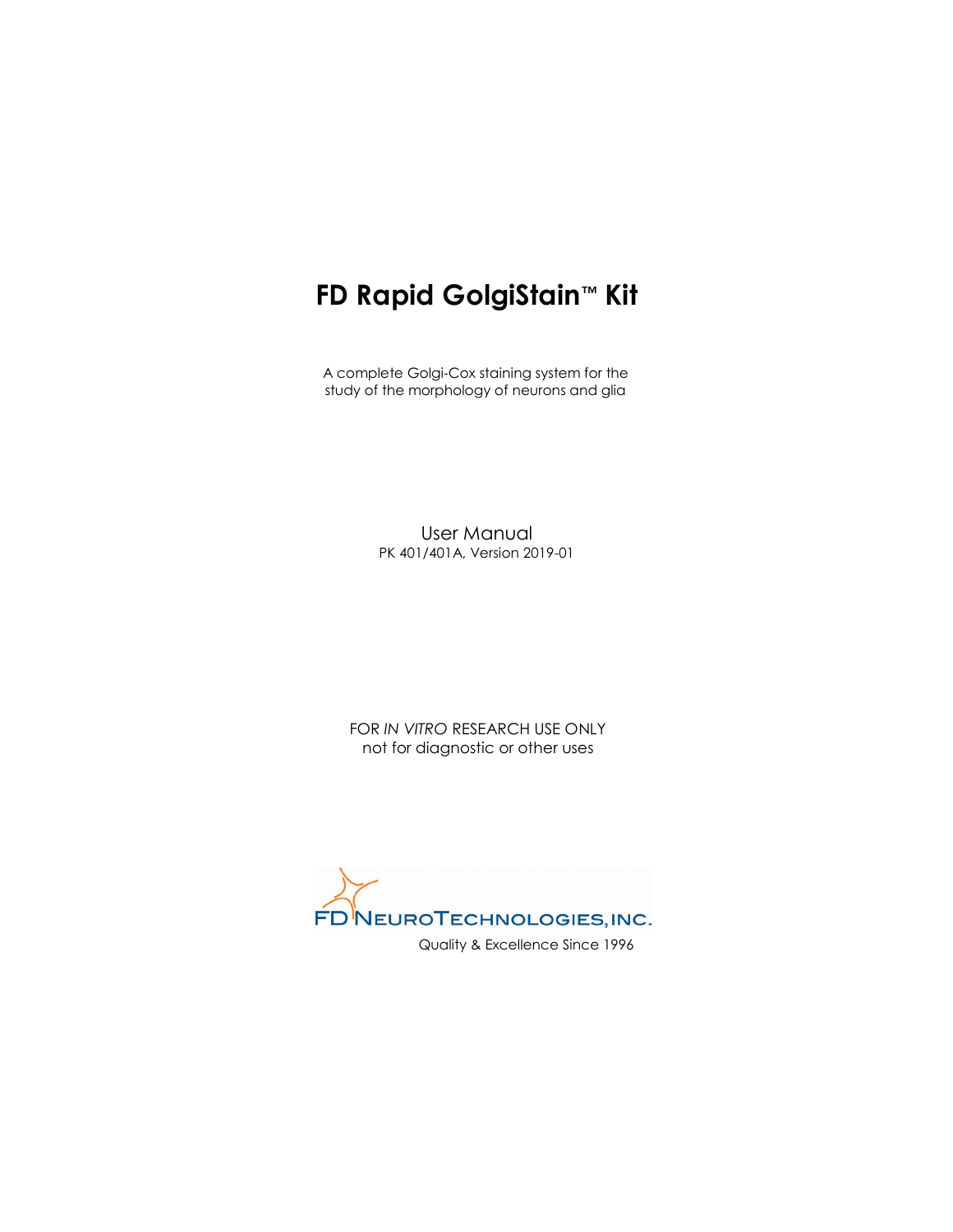## FD NeuroTechnologies

Consulting & Services, Inc.

© 2002-2019 All Rights Reserved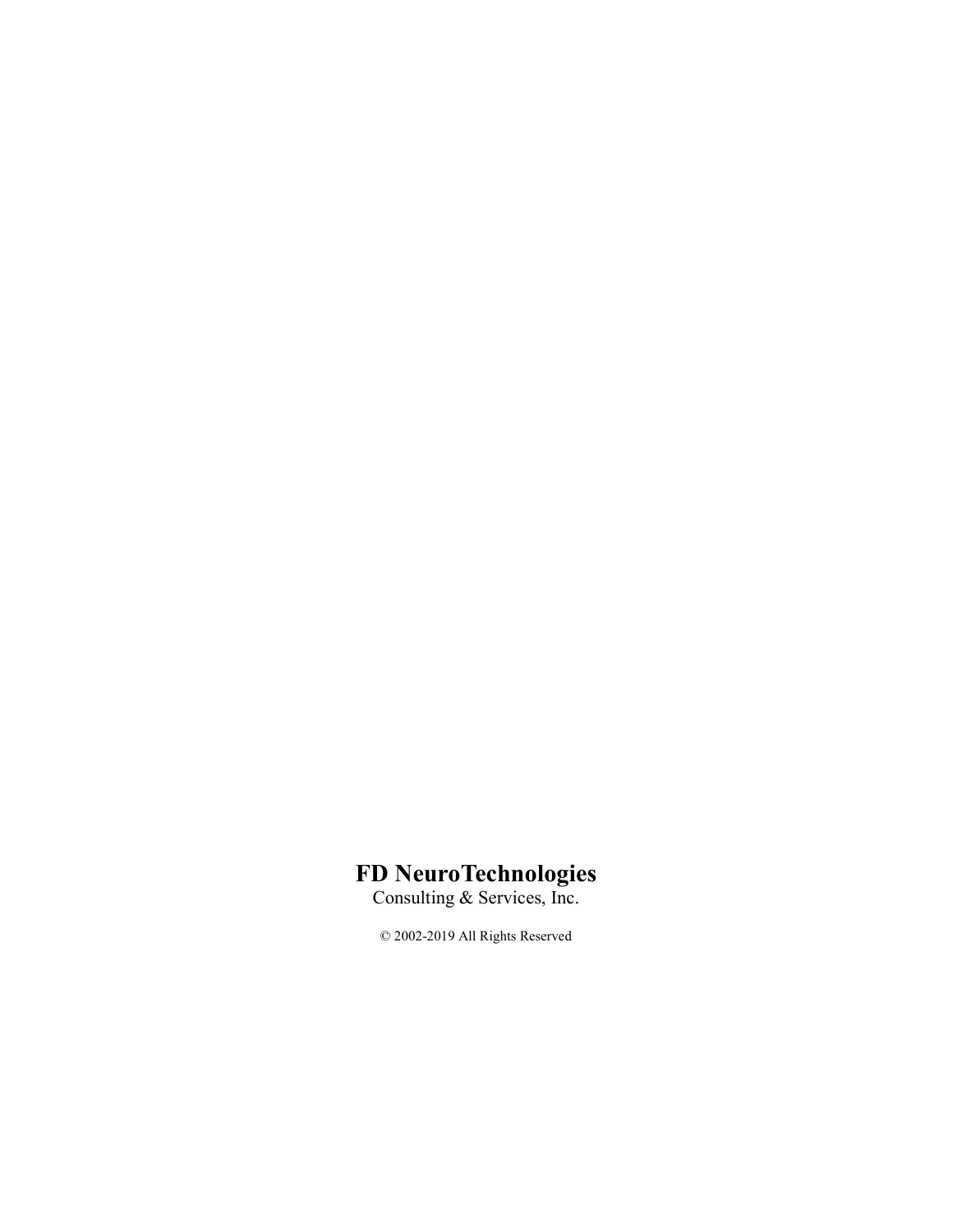## **Contents**

| I.    | Introduction                        |    |
|-------|-------------------------------------|----|
| Π.    | <b>Kit Contents</b>                 | 5  |
| Ш.    | Materials Required but Not Included | 5  |
| IV.   | Safety and Handling Precautions     | 6  |
| V.    | <b>Tissue Preparation</b>           | 6  |
| VI.   | <b>Staining Procedure</b>           | 13 |
| VII.  | Literature Cited                    | 16 |
| VIII. | Recent References Using This Kit    | 17 |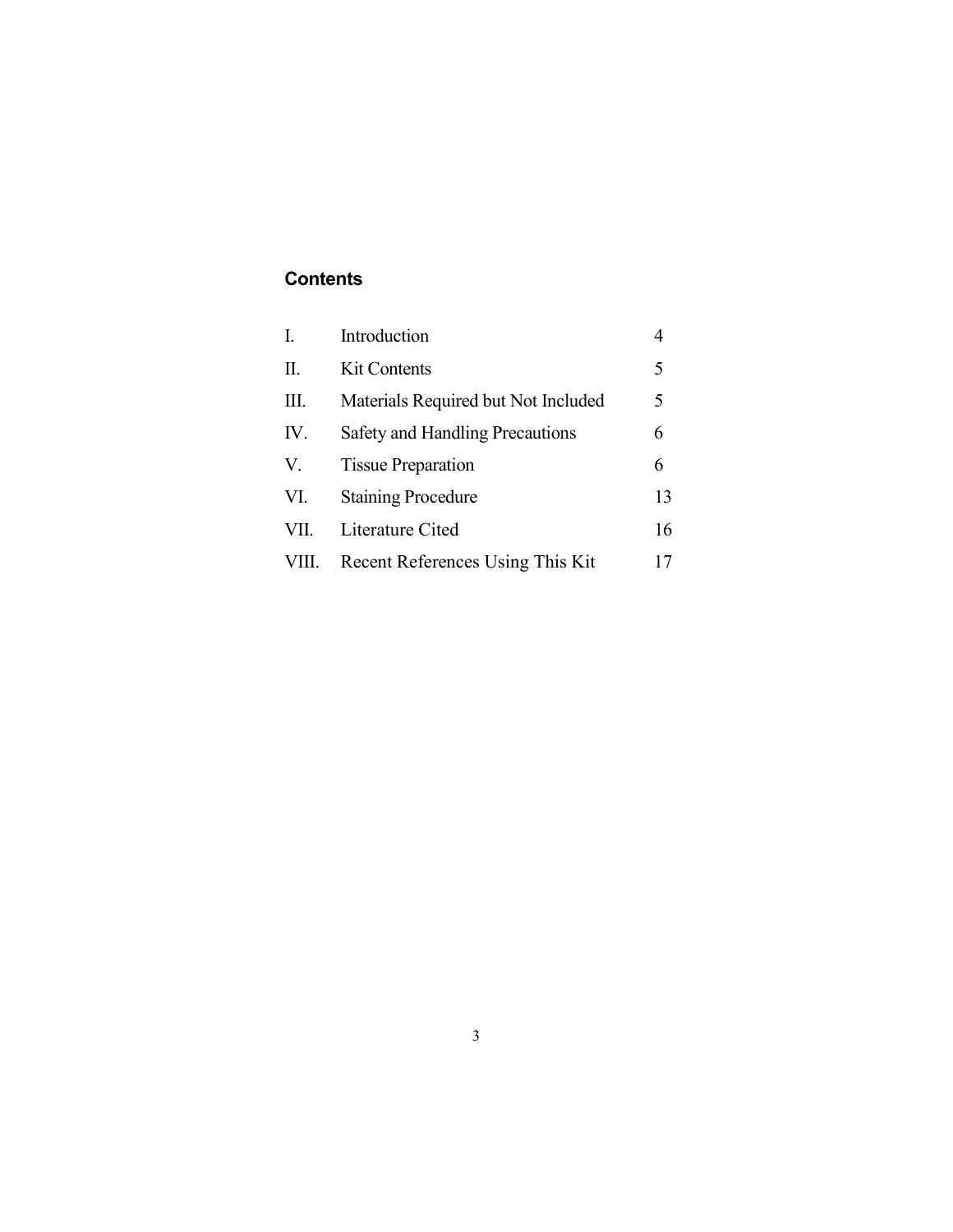## I. Introduction

 The Golgi-Cox method (1987) has been one of the most effective techniques for studying the morphology of neuronal dendrites and dendritic spines. However, the reliability and timeconsuming process of Golgi-Cox staining have been major obstacles to the widespread application of this technique. To overcome these shortcomings and to promote this invaluable technique, we have developed the FD Rapid GolgiStain™ Kit based on the principle of the methods described by Ramón-Moliner (1970) and Glaser and Van der Loos (1981).

 This kit is reliable for visualizing morphological details of neurons, especially dendrites and dendritic spines. The kit is suitable for the analysis of various parameters of dendritic morphology—such as dendritic length and branching pattern and dendritic spine number, shape, and size—in different areas of both animal and postmortem human brains (Beggs, et al., 2003; An et. al., 2008; Milatovic et al., 2010; Koyama, 2013; Koyama et. al., 2015; Bicanic et al., 2017; Gstrein et al., 2018; for more references using this kit, visit www.fdneurotech.com). The kit can be used for processing large or small quantities of brain samples or sections all at once or over a period of time. A 40 min instructional video for tissue freezing, cryosectioning, and staining is provided (see www.fdneurotech.com).

 The FD Rapid GolgiStain™ Kit should be used with fresh or shortly fixed brain tissue. Using with previously formalinfixed or fresh-frozen brains is not recommended since satisfactory results with these types of samples are not typically obtained. Additionally, the kit does not work on any tissue that has already been cut, either free-floating sections or sections mounted on microscope slides (for more information, see Du, 2019, Current Protocols in Neuroscience, 88, e69. doi: 10.1002/ cpns.69).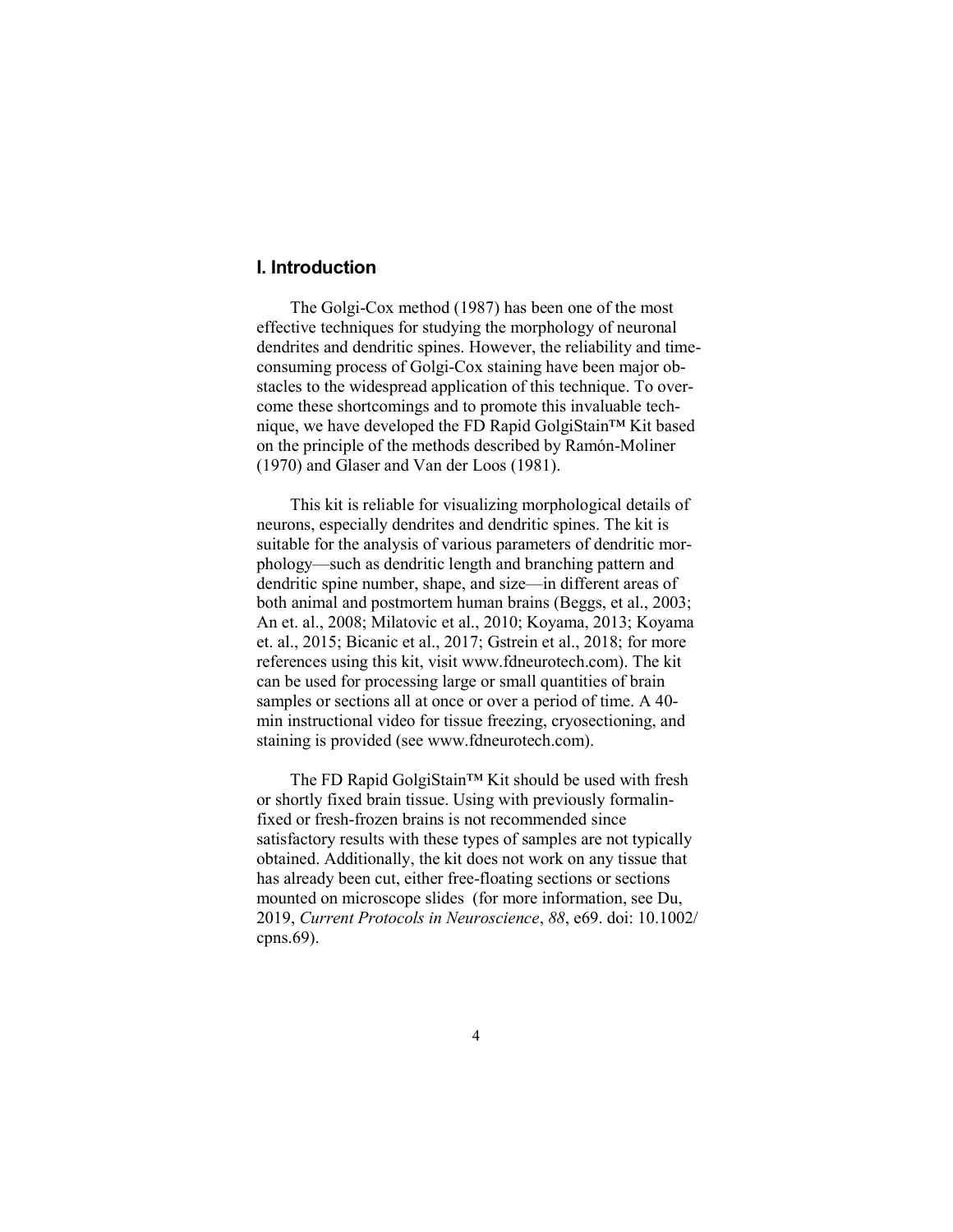## II. Kit Contents

#### Store at room temperature

|                          | <b>PK401A</b>             | <b>PK401</b>              |
|--------------------------|---------------------------|---------------------------|
| Solution A               | $125$ ml                  | $250$ ml                  |
| Solution B               | $125 \text{ ml}$          | $250 \text{ ml}$          |
| Solution C               | $125 \text{ ml} \times 2$ | $250 \text{ ml} \times 2$ |
| Solution D               | $125 \text{ ml}$          | $250 \text{ ml}$          |
| Solution E               | $125 \text{ ml}$          | $250 \text{ ml}$          |
| Glass specimen retriever | 2                         | 2                         |
| Natural hair paintbrush  | 2                         | 2                         |
| Dropping bottle          | 1                         | 1                         |
| Plastic forceps          | 1                         | 1                         |
| User manual              |                           | 1                         |

## III. Materials Required but Not Included

- 1. Double distilled or Milli-Q water
- 2. Plastic/glass tubes or vials
- 3. Histological supplies and equipment:
	- Gelatin-coated microscope slides (Cat. #PO101)
	- Coverslips
	- Staining jars
	- Ethanol
	- Xylene
	- Eukitt® Quick-Hardening Mounting medium
	- Cryostat or vibratome
	- Upright bright-field microscope

Eukitt is a registered trademark of O. Kindler GmbH & Co.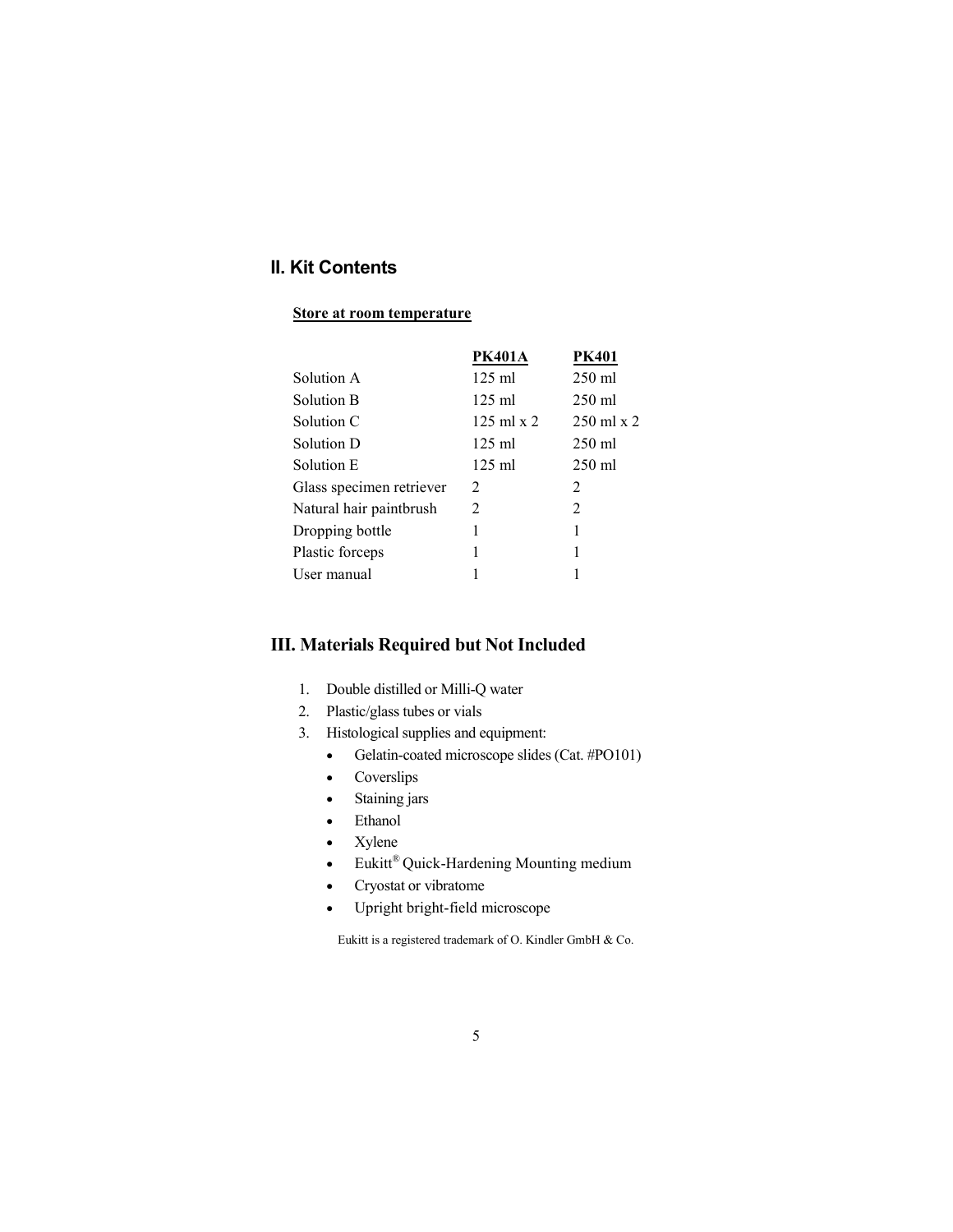#### IV. Safety and Handling Precautions\*

- 1. FD Rapid GolgiStain™ Kit is made for in vitro research use only and not for drug, diagnostic or other uses.
- 2. The kit contains reagents that are toxic and harmful in contact with skin or by inhalation and may be fatal if ingested. Do not pipette by mouth. Avoid inhalation and contact with skin and eyes. In case of contact, wash immediately with generous amounts of water and seek medical advice. If swallowed, wash out mouth with water and immediately call a physician.
- 3. Perform experiment under a chemical hood. Wear suitable protective clothing, gloves and eye/face protection while handling kit reagents. Wash hands thoroughly after performing the experiment.
	- \*Material safety data sheet (MSDS) is available at www.fdneurotech.com.

## V. Tissue Preparation

 Please read the following instructions before using this kit.

 See also an instructional video for tissue freezing and cryosectioning at www.fdneurotech.com or Current Pro tocols in Neuroscience, 88, e69. doi: 10.1002/cpns.69.

- All containers (plastic preferred) to be used should be cleansed and rinsed with distilled water.
- Do not use metal implements whenever Solutions A and B are present.
- Keep containers tightly closed at all times.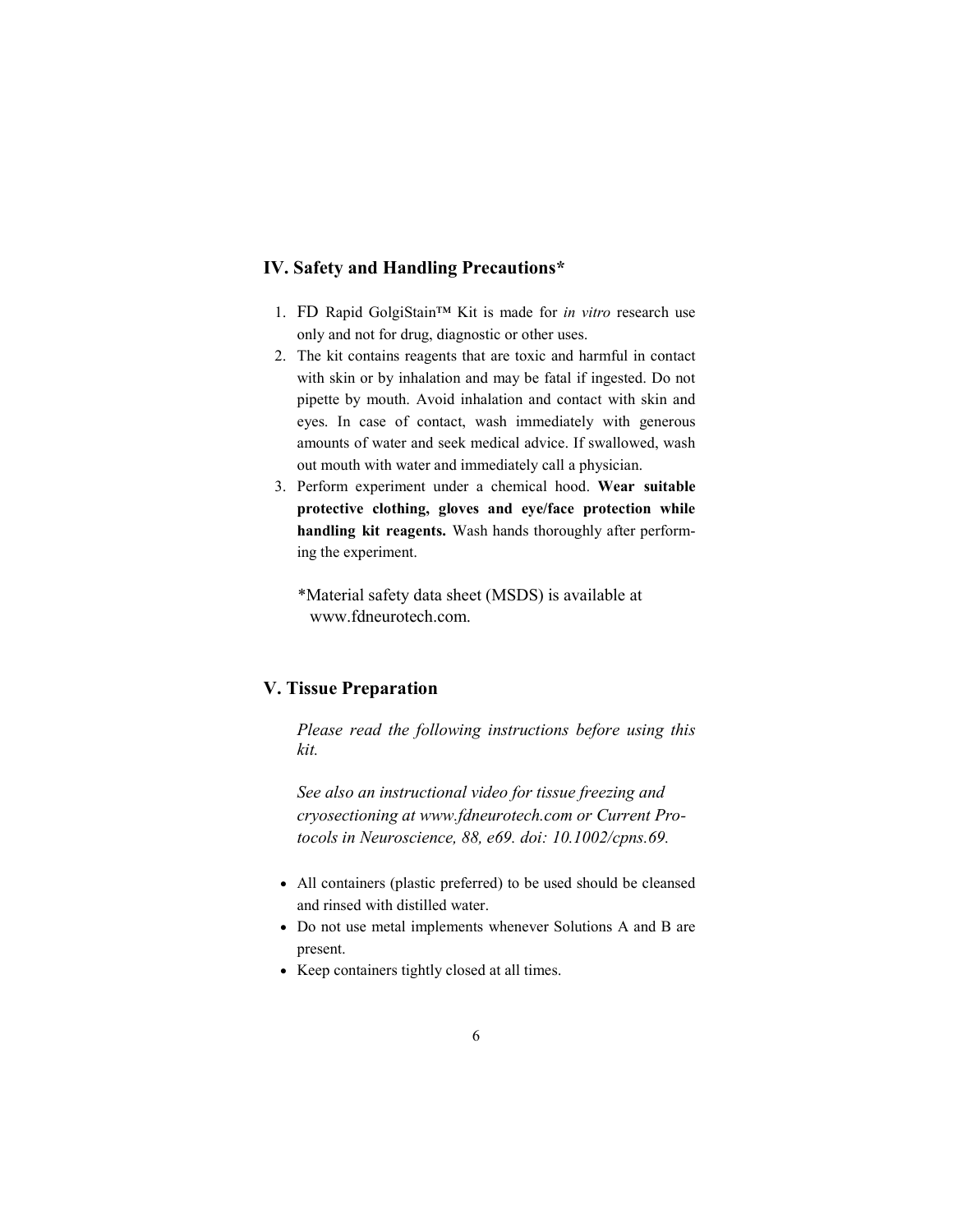- Tissues, including sections treated with Solutions A and B, should be protected from light whenever possible.
- The following procedure should be performed at room temperature unless specifically indicated.
- 1. Prepare impregnation solution (Solution A/B) by mixing equal volumes of Solutions A and B at least 24 hours prior to use and leave unstirred.

 The impregnation solution should be stored at room tem perature in the dark before use and used within 4 weeks.

 CAUTION: Solutions A and B (which contain mercuric chlride, potassium dichromate, and potassium chromate) are toxic if they come into contact with skin and may be fatal if swallowed. Do not breathe vapor or fumes from these solutions.

 CAUTION: Do not pour the waste of Solutions A and B into the sink. Collect waste in a waste container, and contact the local safety office or a licensed professional waste disposal service to dispose of this material.

2. Deeply anesthetize experimental animal with IACUCapproved methods before sacrificing.

 Do not perfuse animals unless absolutely necessary. If perfusion is necessary, tissue must NOT be postfixed (see step 3 for more details).

3. Optional: Perfuse animal with 4% paraformaldehyde in 0.1 M phosphate buffer (pH 7.4) according to the following suggested protocol (e.g., for both Golgi-Cox impregnation and immunostaining).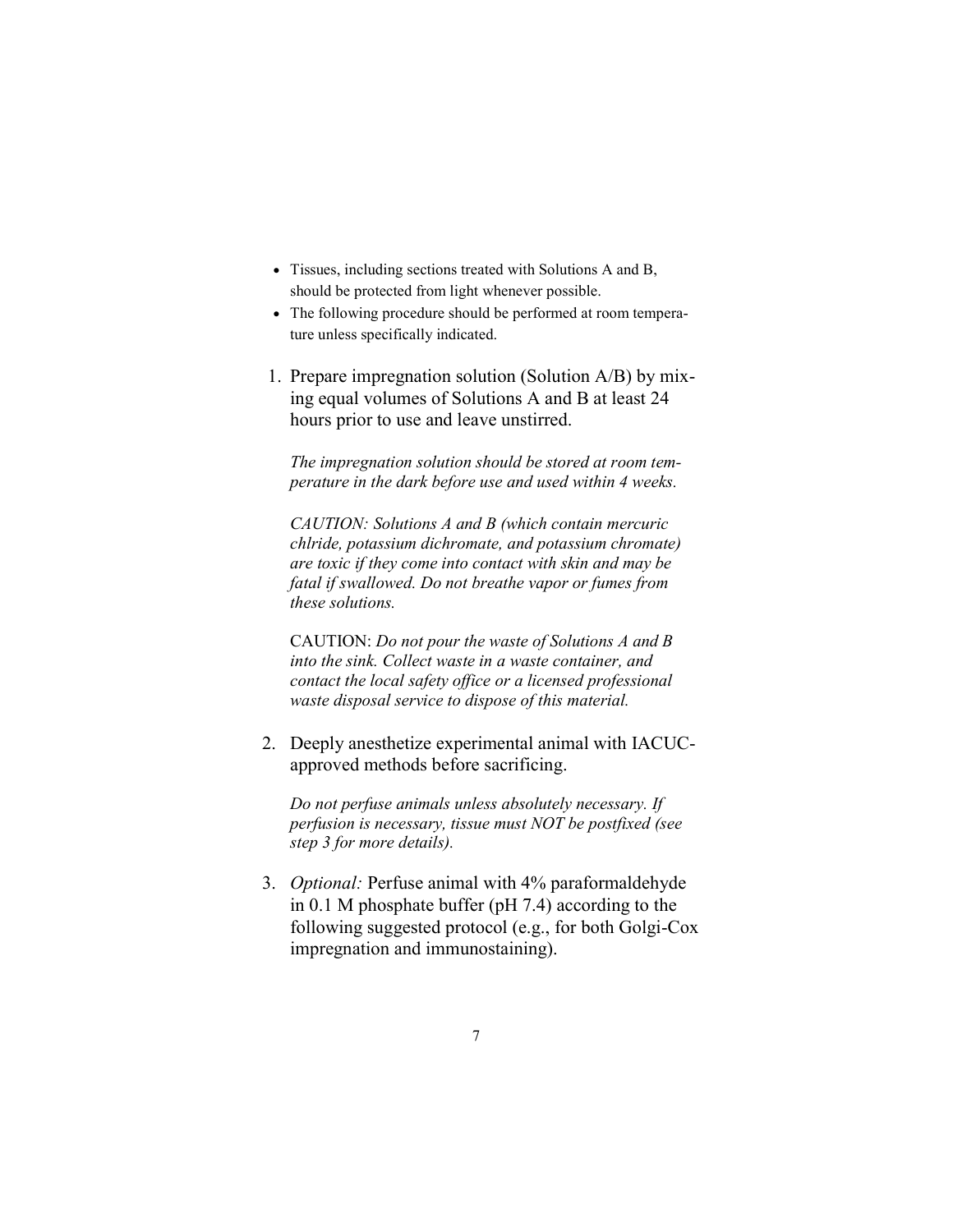- a. Perfuse animal with 4% paraformaldehyde in 0.1 M phosphate buffer (pH 7.4) for 4 min.
- b. Remove brain from skull immediately after perfsion.
- c. Divide brain (e.g., mouse or rat brains) into 2 hemi spheres or 5-mm thick blocks.
- d. For Golgi-Cox staining, continue to step 5. DO NOT POSTFIX TISSUE!
- e. For immunostaining, continue to process tissue according to desired protocol.
- 4. Remove animal brain (or postmortem human brain tissue) from the skull as quickly as possible. Be sure to handle carefully to avoid damaging or pressing the tissue.

 Large brain specimens, including rat brains, should be divided with a sharp blade into blocks of approximately 5 to 10 mm thickness. For example, a rat brain may be divided either sagittally into 2 hemispheres or coronally into 2 to 3 blocks depending on the regions of interest.

- 5. Rinse tissue quickly in double distilled or Milli-Q water to remove blood from the surface.
- 6. Immerse tissue in impregnation solution (Solution A/ B; from step 1), and store at room temperature for 2 weeks in the dark. Replace impregnation solution after the first 6 hr of immersion or on the next day. Gently swirl (do not shake!) the tissue container side to side for a few seconds at least twice a week during the impregnation period.

 Use at least 5 ml impregnation solution for each cm3 of tissue. However, it is strongly recommended to use 1.5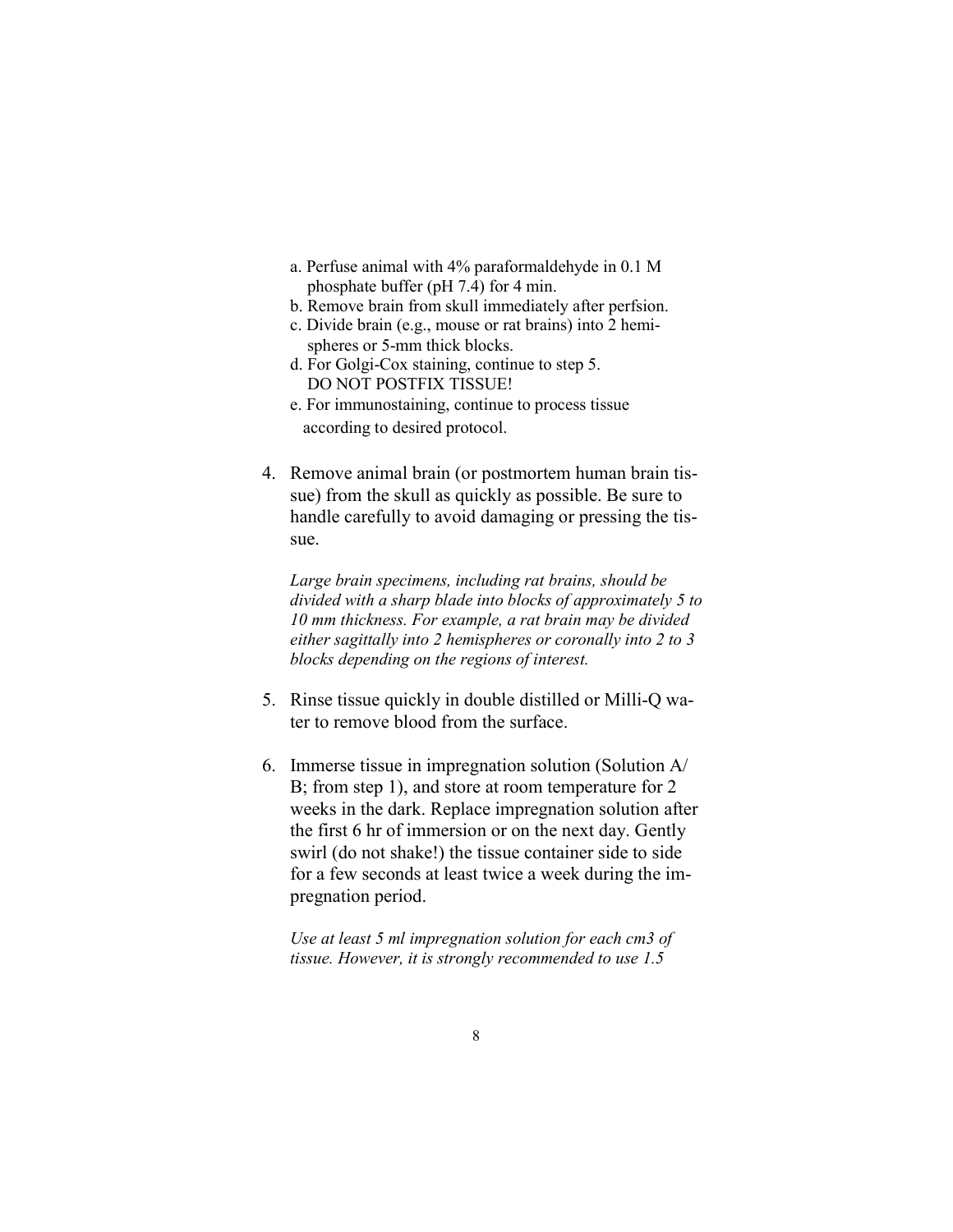times the minimum amount of impregnation solution (e.g., for a mouse brain, instead of using 5 ml, use 7.5 ml). Note that using a lower volume of impregnation solution may decrease the intensity and reliability of staining. The impregnation solution should be prepared at least 24 hours prior to use and left unstirred. It is important to use the top part of the solution that is free of precipitate.

 In most cases, 2 weeks of impregnation is satisfactory. However, variations in type and size of tissue may re quire shorter or longer impregnation to obtain the best results. The optimal time should be obtained by trial for each type of tissue, but 3 weeks should be sufficient for most tissues. Note that prolonging the impregnation may increase back ground staining.

7. Transfer tissue into Solution C, and store at room temperature in the dark for at least 72 hr (up to 1 week). Replace Solution C at least once after the first 24 hours of immersion or on the next day.

 The amount of Solution C should be at least 7 times the tissue volume. Using a lower volume of Solution C may result in higher background staining and nonspecific precipitate.

- 8. Freeze tissue for sectioning with a cryostat or sliding microtome. For example, to rapidly freeze tissue:
	- a. Place tissue in a plastic spoon, and slowly dip into isopentane that has been precooled with dry ice.

The temperature should be kept below  $-70^{\circ}$ C, and the dipping should take about 1 min for a mouse or rat brain (the slower the better).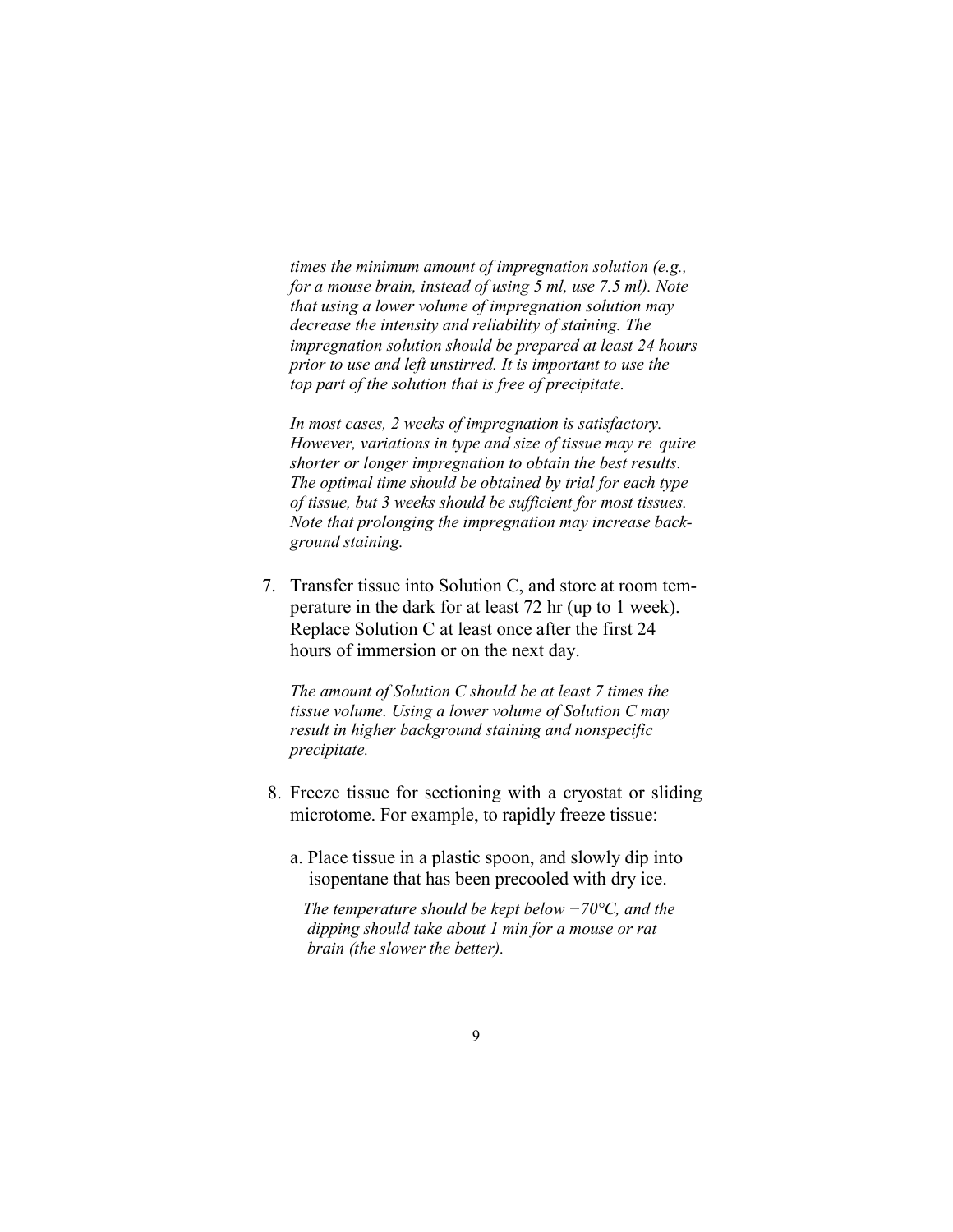b. After the tissue is completely immersed in isopentane, place on dry ice for another minute to ensure that the tissue is well frozen.

Do not let the tissue thaw before the sections are cut.

 To prevent damage to tissue caused by ice crystal forma tion and to preserve the best possible cell morphology, the tissue must be properly frozen before sectioning.

9. Cut 100- to 200-μm sections using a cryostat (recommended) at  $-20\degree$ C to  $-23\degree$ C.

 If the cryostat has only one temperature control, set the cryostat temperature to  $-23^{\circ}$ C at least 4 hrs before cutting. If the cryostat has 2 temperature settings, set the chamber temperature 1°C colder than that of the specimen head. In most cases,  $-23^{\circ}\text{C}$  is satisfactory; however, variations in type of cryostat and tissue may require a higher or lower chamber temperature in order to cut sections smoothly and without shattering.

 a. Mount tissue on the specimen disc with distilled wa ter, but make sure that the tissue does not thaw (may be done on dry ice).

 Tissue may also be mounted with any type of tissue freez ing medium, including optimal cutting temperature (OCT) compound, but avoid cutting through the freezing medium. Do not embed the tissue in OCT. If the tissue must be embedded for cutting, use TFM™ tissue freezing medium.

 To help prevent sections from sticking to the blade, the brain surface may be coated with a thin layer of distilled water (ice) using a paintbrush. Make sure that the brain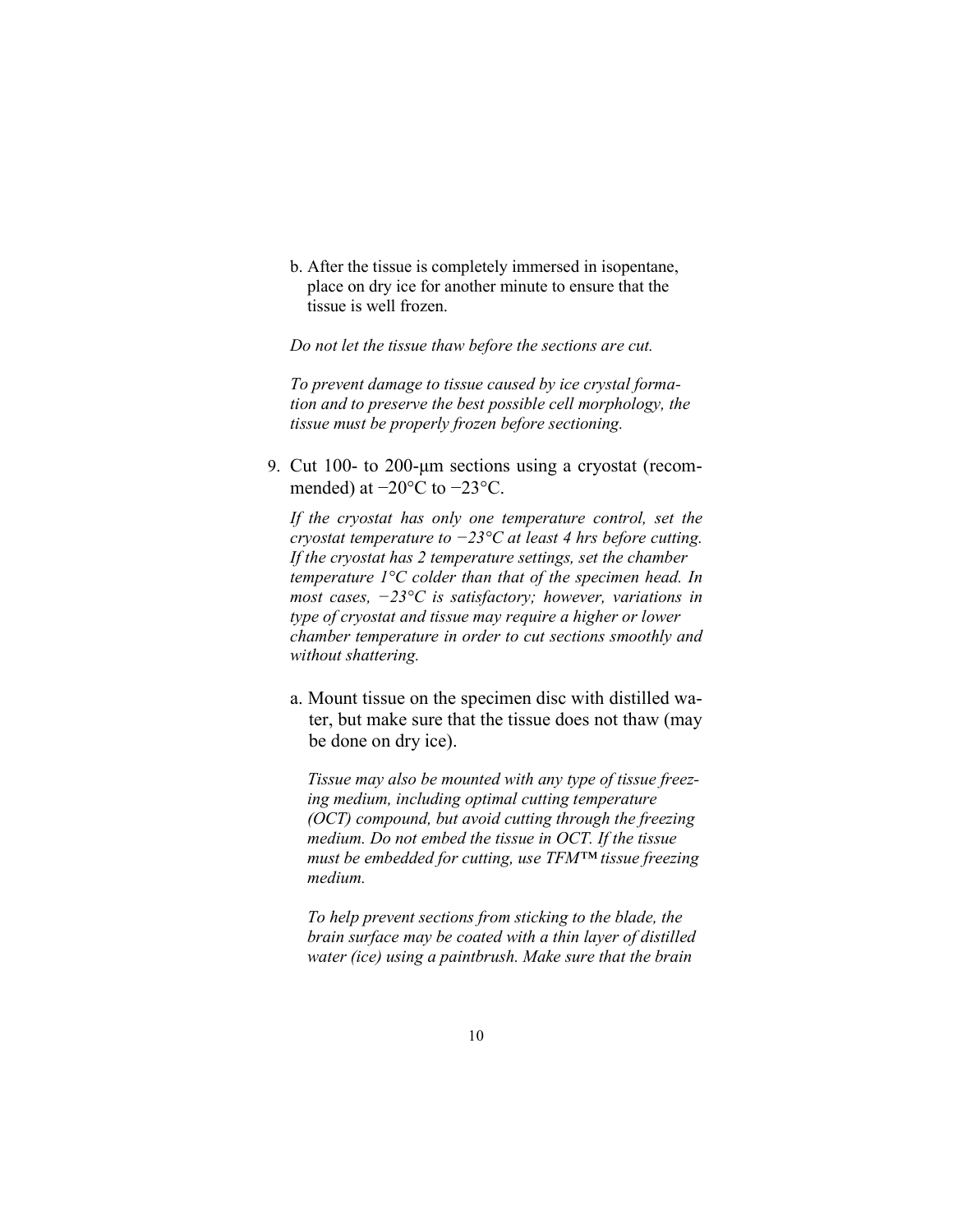does not thaw at any time. The brain can be coated either before or after mounting on the specimen disc. When coat ing with water, the brain should be very cold so that the water freezes immediately. To coat the brain before mount ing on specimen disc, first place the brain directly on dry ice. Then, dip a paintbrush in cold, deionized water, and brush the surface of the brain to apply a thin layer of water using brush strokes that are fast enough to avoid paint brush hairs sticking to the brain.

- b. After tissue is mounted on the specimen disc, place tissue on dry ice for 10 min so that both the tissue and specimen disc touch the dry ice.
- c. Immediately install specimen disc with tissue on the cryostat, and wait 3 to 5 min before cutting 1 or 2 sections.

Do not use the anti-roll plate.

d. Set cryostat to the thickness of sections to be cut, and cut sections.

Each type of cryostat may vary, but all types should be able to cut thick sections. If the cryostat does not have the option to set the section thickness to  $>60$   $\mu$ m, such as for 100-μm sections (or thicker), cut sections as follows: (1) Set cryostat to 50-μm section thickness. (2) Roll cryostat coun terclockwise slowly, and stop when the tissue almost touches the blade (or knife). (3) Roll cryostat clockwise to cut the tissue. If the tissue is too cold (e.g., sections show cracks that are parallel to the blade), wait 1 to 2 min before the next trial. Repeat this step until high-quality sections are achieved, and then continue cutting. (4) Repeat to cut each section.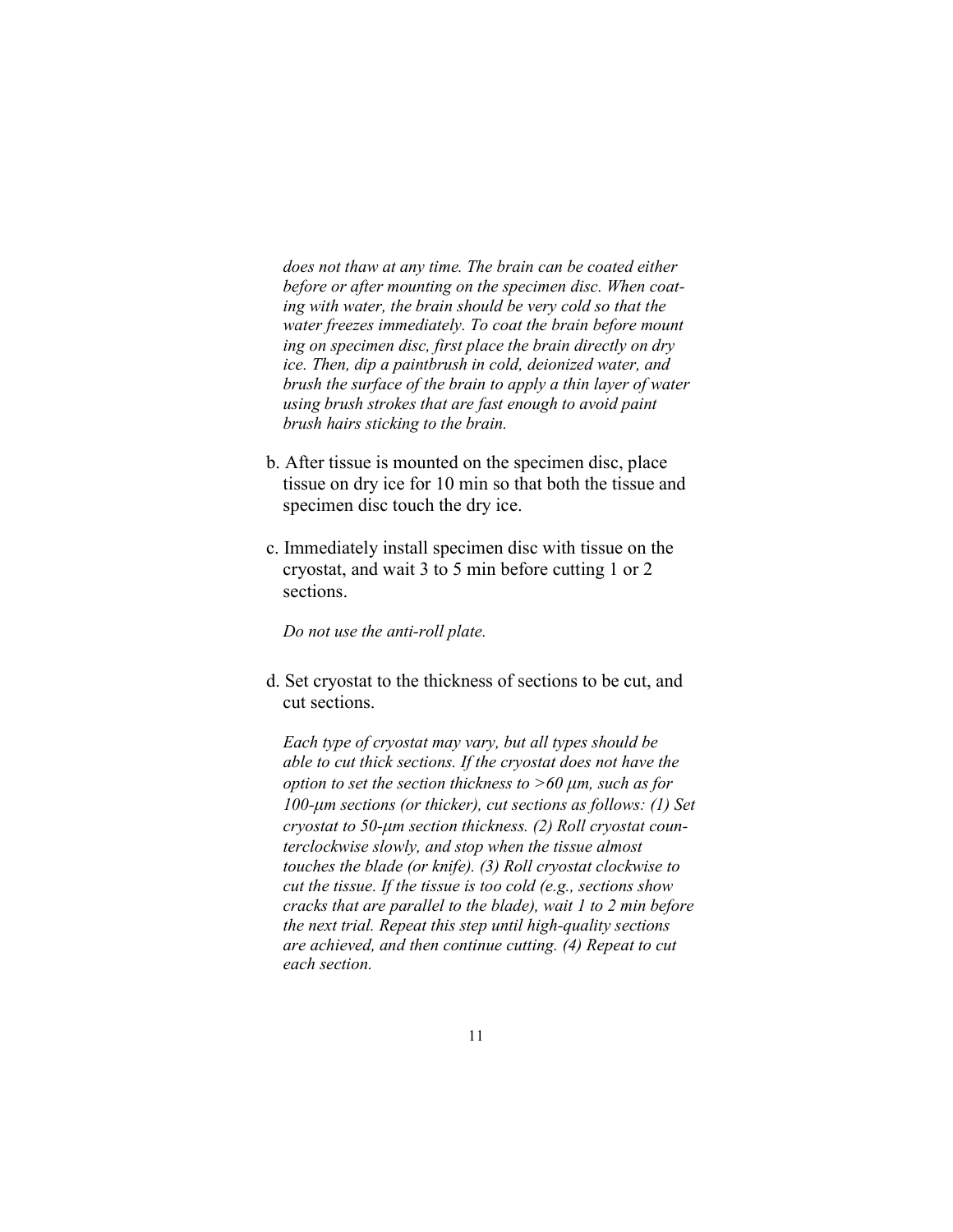Optional: Cut 100- to 200-μm sections with other types of microtomes, such as vibratome, sliding microtome, or rotary microtome.

If using a vibratome, the impregnated brain should be embedded in agarose or gelatin. However, for collecting sections, the cutting chamber must be filled with Solution C, otherwise sections may crack upon drying.

 If using a sliding microtome, both the stage and blade need to be maintained at low temperature  $( $0^{\circ}C$ ).$ 

 If using a rotary microtome, tissue must be embedded in paraffin after immersion in Solution C (step 7).

- 10. Mount sections on gelatin-coated microscope slides using Solution C.
	- a. Apply a few drops of Solution C (dropper bottle provided) onto a gelatin-coated microscope slide.
	- b. Transfer sections with a glass specimen retriever (provided) onto the slide.
	- c. After moving each section to an ideal location with a paintbrush, remove excess Solution C from the slide using a Pasteur pipette and a strip of filter paper if necessary.

 Any solution on the slide must be removed as much as possible; otherwise, sections may fall off the slides during staining.

 d. Allow sections to dry naturally overnight at room temperature. Do not use a fan or hot plate.

Sections should be stained as soon as possible after drying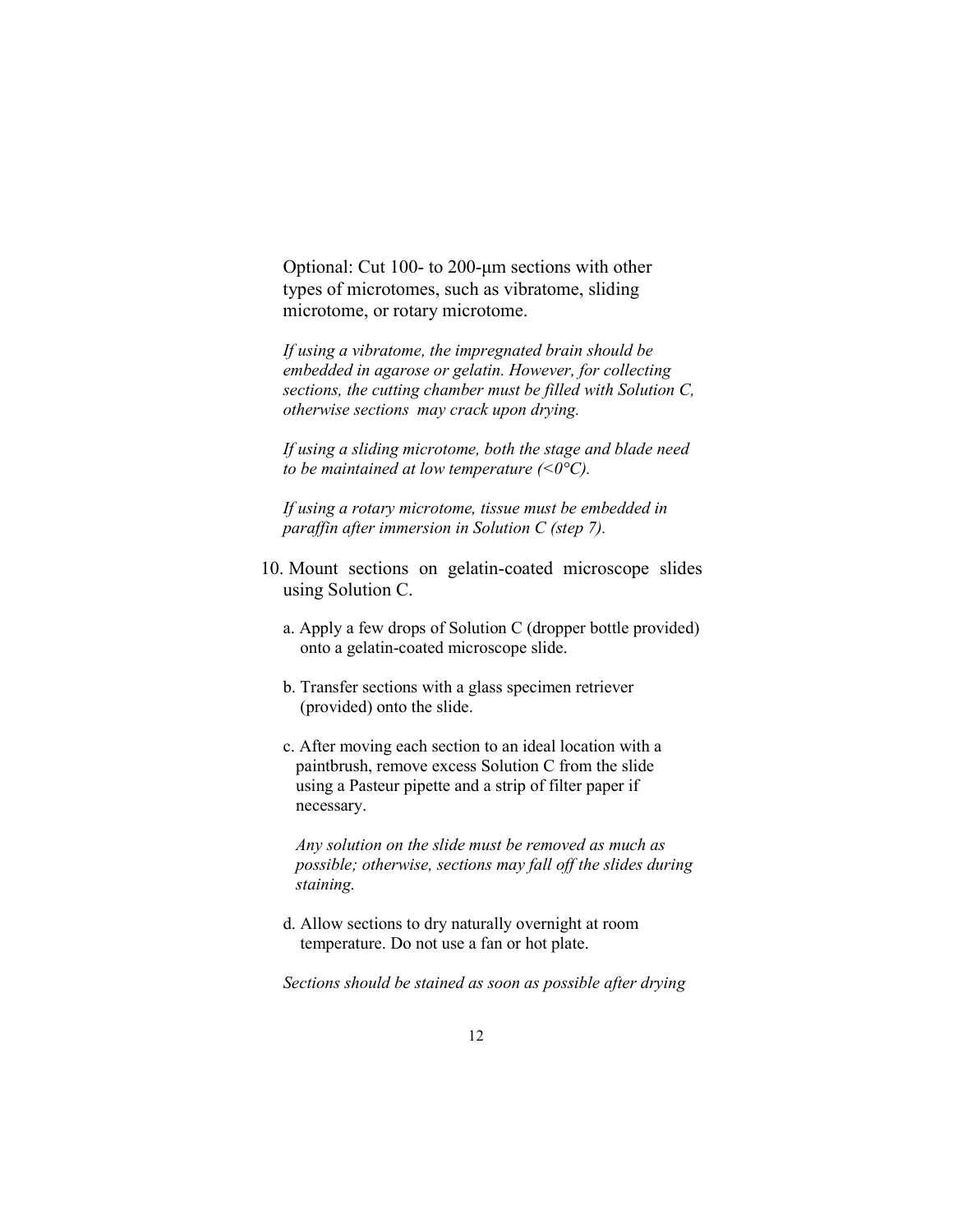overnight, but unstained sections may be stored in a slide box at room temperature in the dark for up to 3 days before staining.

 To prevent sections from falling off slides, properly prepared gelatin-coated microscope slides must be used (e.g., FD NeuroTechnologies, Cat. No. PO101).

## VI. Staining Procedure

Do not let sections dry out between any steps during the staining or while coverslipping!

 See also an instructional video for staining at www.fdneuro tech.com or Current Protocols in Neuroscience, 88, e69. doi: 10.1002/cpns.69.

- 1. Prepare staining solution (Solution D/E), which consists of 1 part Solution D, 1 part Solution E, and 2 parts double distilled or Milli-Q water. For example, mix the following solutions in the order listed: 10 ml Solution D, 10 ml Solution E, and 20 ml double distilled water.
	- The staining solution should be prepared immediately before use and may be used for up to 100 sections (e.g., mouse brain) per 100 ml, depending on the size of sections.
	- Keep the bottle and staining jar containing the staining solution covered to prevent evaporation.
- 2. Rinse sections in double distilled or Milli-Q water 2 times for 4 min each rinse. Replace distilled water after each use.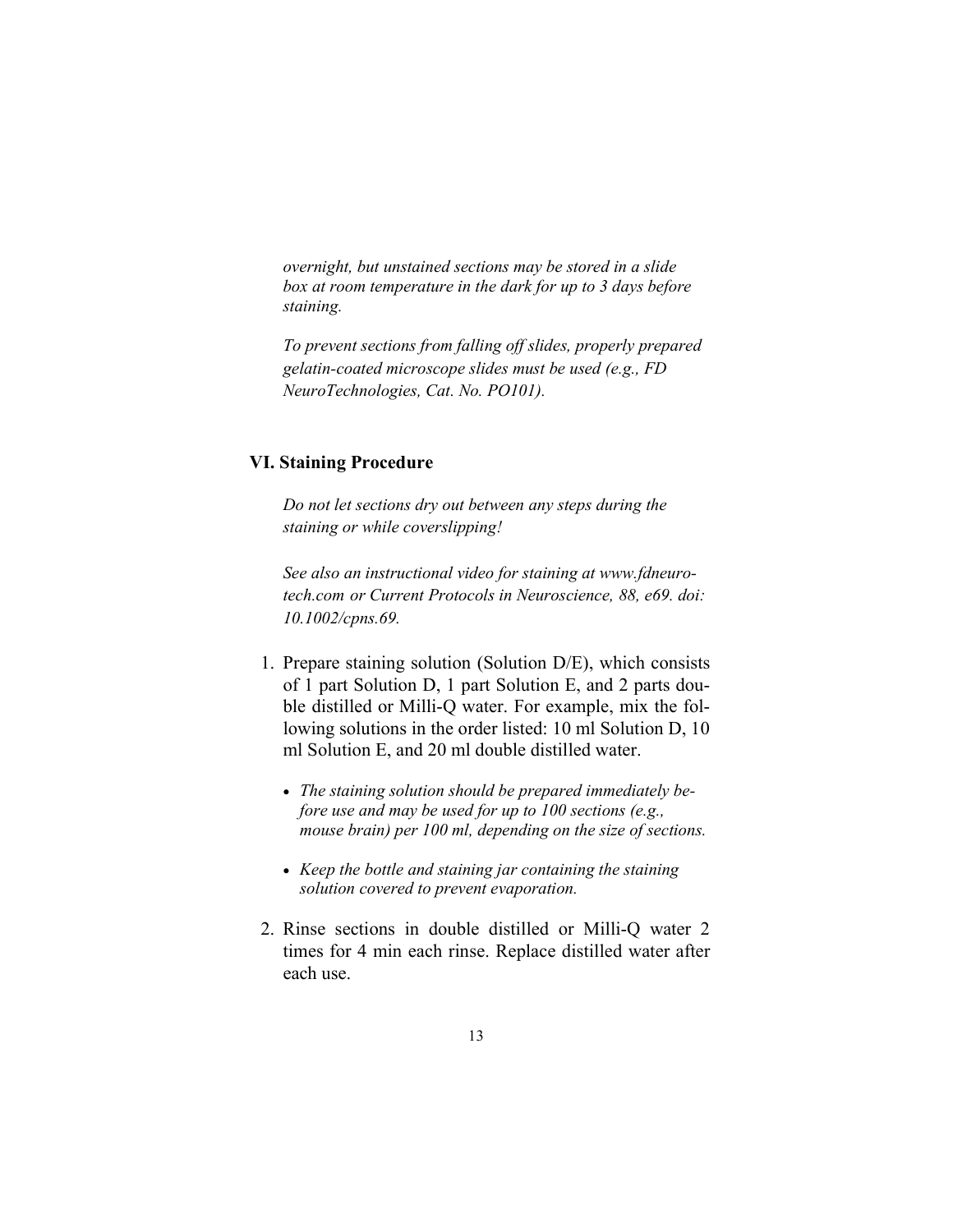To help prevent sections from falling off slides, cold double distilled or Milli-Q water that has been stored at  $4^{\circ}C$  may be used.

3. Place sections in the staining solution (Solution D/E) for 10 min.

Sections should be stained in a glass or plastic staining jar with sufficient solution. Do not stain sections on microscope slides.

 The staining solution should be stirred frequently during staining.

4. Rinse sections in double distilled or Milli-Q water 2 times for 4 min each rinse. Replace distilled water after each use.

To help prevent sections from falling off slides, cold double distilled or Milli-Q water that has been stored at  $4^{\circ}C$  may be used.

5. Optional: Counterstain Golgi impregnated sections with cresyl violet.

Note: Counterstaining allows not only determination of the precise localization of impregnated neurons but also visuali zation of anatomic landmarks that would not be evident in a non-counterstained section. However, some fine dendritic branches and dendritic spines of impregnated neurons may be obscured by cresyl viole-stained cellular elements.

 Do not let sections dry out between any steps described below.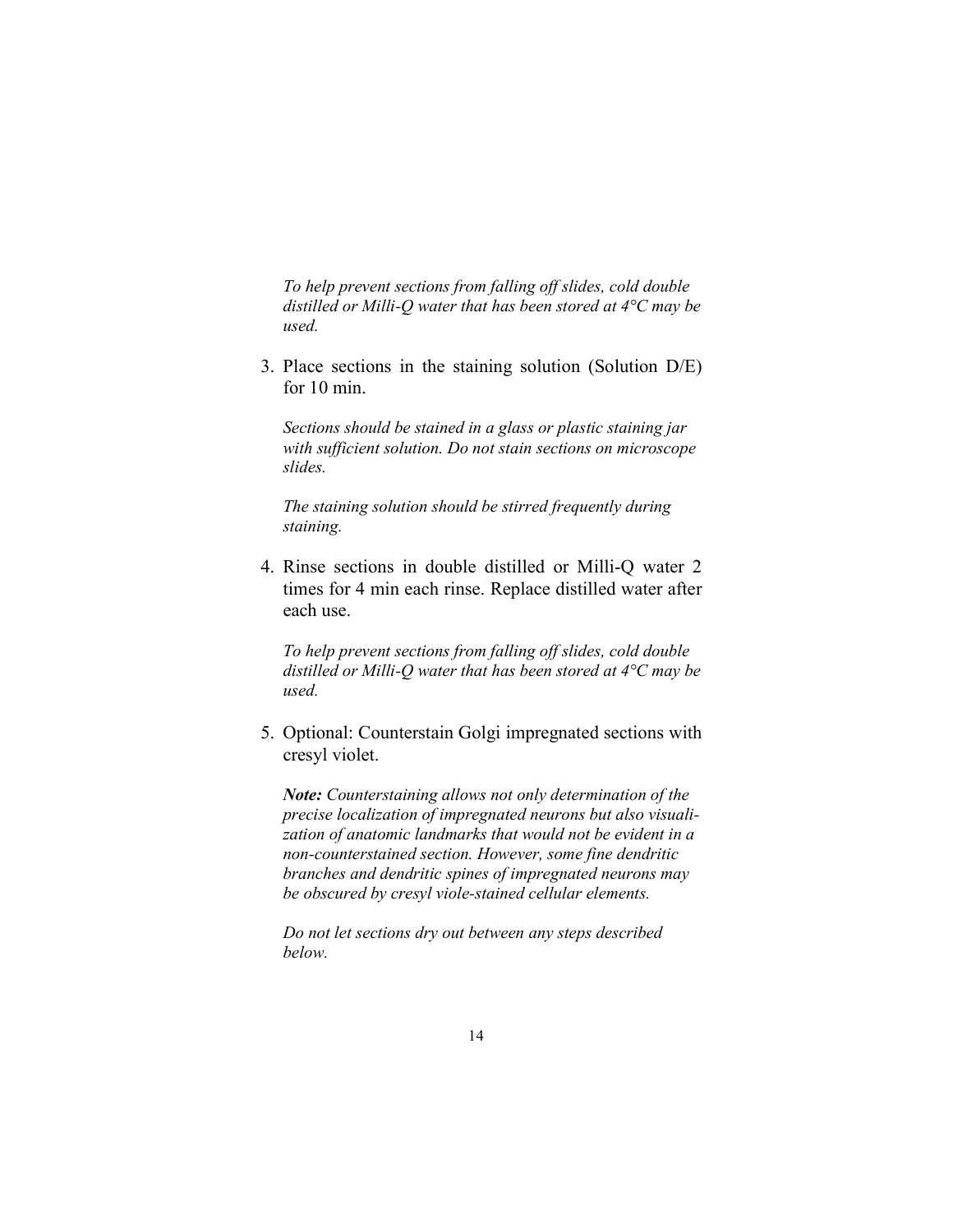- a. Continue to rinse sections in double distilled or Milli-Q water 2 times for 4 min each rinse. Replace distilled water after each use.
- b. Place sections in 50% ethanol for 5 min.
- c. Stain sections in cresyl violet solution for 20 to 30 min.

 Staining time may be increased or decreased depending on the desired intensity and the concentration of cresyl violet solution used.

- d. Dip sections in double distilled or Milli-Q water 3 times. Replace distilled water after each use.
- e. Dehydrate sections in sequential rinses of 50%, 75%, and 95% ethanol, 30 to 50 sec each rinse, depending on the desired intensity. Do not skip any step.

 The staining intensity of cellular elements and background decreases quickly in these solutions.

f. Continue to step 7.

- 6. Dehydrate sections in sequential rinses of 50%, 75%, and 95% ethanol, 4 min each rinse. Do not skip any step.
- 7. Dehydrate sections in 100% ethanol 4 times for 4 min each rinse.

Incubation may be prolonged if the section thickness is  $>150$  $\mu$ m.

8. Clear sections in xylene 3 times for 4 min each rinse. Sections may be temporarily stored in xylene for a few hours before overslipping.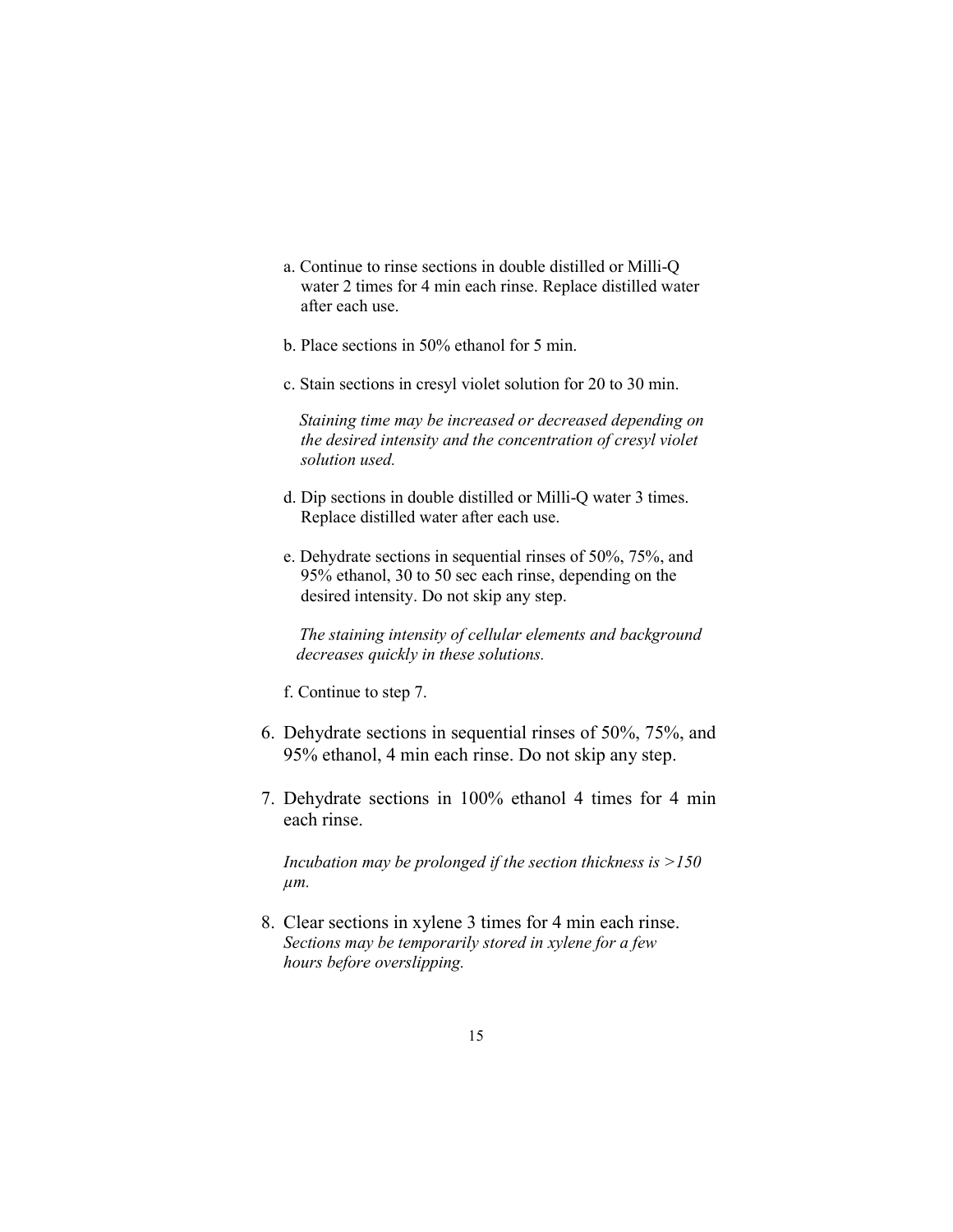9. Coverslip sections with Eukitt® Quick-hardening mounting medium or Permount<sup>®</sup> mounting medium if the former is not available.

Our recent tests indicate that the Eukitt<sup>®</sup> Quick-hardening mounting medium minimizes the development of nonspecific spherical-shaped precipitates in the background after prolonged storage and is therefore recommended for use with the FD Rapid GolgiStain™ Kit.

10.Golgi-stained sections should be stored at room temperature and protected from light.

 Golgi-stained sections should be imaged or analyzed as soon as possible. Generally, sections can be stored at room temperature in the dark for 1 year without decrease in staining intensity.

## VII. Literature Cited

- An, J. J., Gharami, K., Liao, G., Woo, N. H., Lau, A. G., Vanevski, F., Torre, E. R., Jones, K. R., Feng, Y., Lu, B., Xu, B. (2008). Distinct Role of Long 3′ UTR BDNF mRNA in Spine Morphology and Synaptic Plasticity in Hippocampal Neurons. Cell, 134(1), 175-187. doi:10.1016/j.cell.2008.05.045
- Beggs, H. E., Schahin-Reed, D., Zang, K., Goebbels, S., Nave, K., Gorski, J., Jones, K. R., Sretavan, D., Reichardt, L. F. (2003). FAK Deficiency in Cells Contribut ing to the Basal Lamina Results in Cortical Abnormalities Resembling Congenital Muscular Dystrophies. Neuron, 40(3), 501-514. doi:10.1016/s0896-6273(03) 00666-4
- Bicanic, I., Hladnik, A., & Petanjek, Z. (2017). A Quantitative Golgi Study of Den dritic Morphology in the Mice Striatal Medium Spiny Neurons. Frontiers in Neu roanatomy, 11. doi:10.3389/fnana.2017.00037
- Corsi, P. (1987). Camillo Golgi's morphological approach to neuroanatomy. In Masland R. L., Portera-Sanchez A. and Toffano G. (Ed.), Neuroplasticity: A new therapeutic tool in the CNS pathology (pp.1-7). Padova: Liviviana Press.
- Glaser, E. M., & Van der Loos, H. (1981). Analysis of thick brain sections by ob verse––reverse computer microscopy: Application of a new, high clarity Golgi— Nissl stain. Journal of Neuroscience Methods, 4(2), 117-125. doi:10.1016/0165- 0270(81)90045-5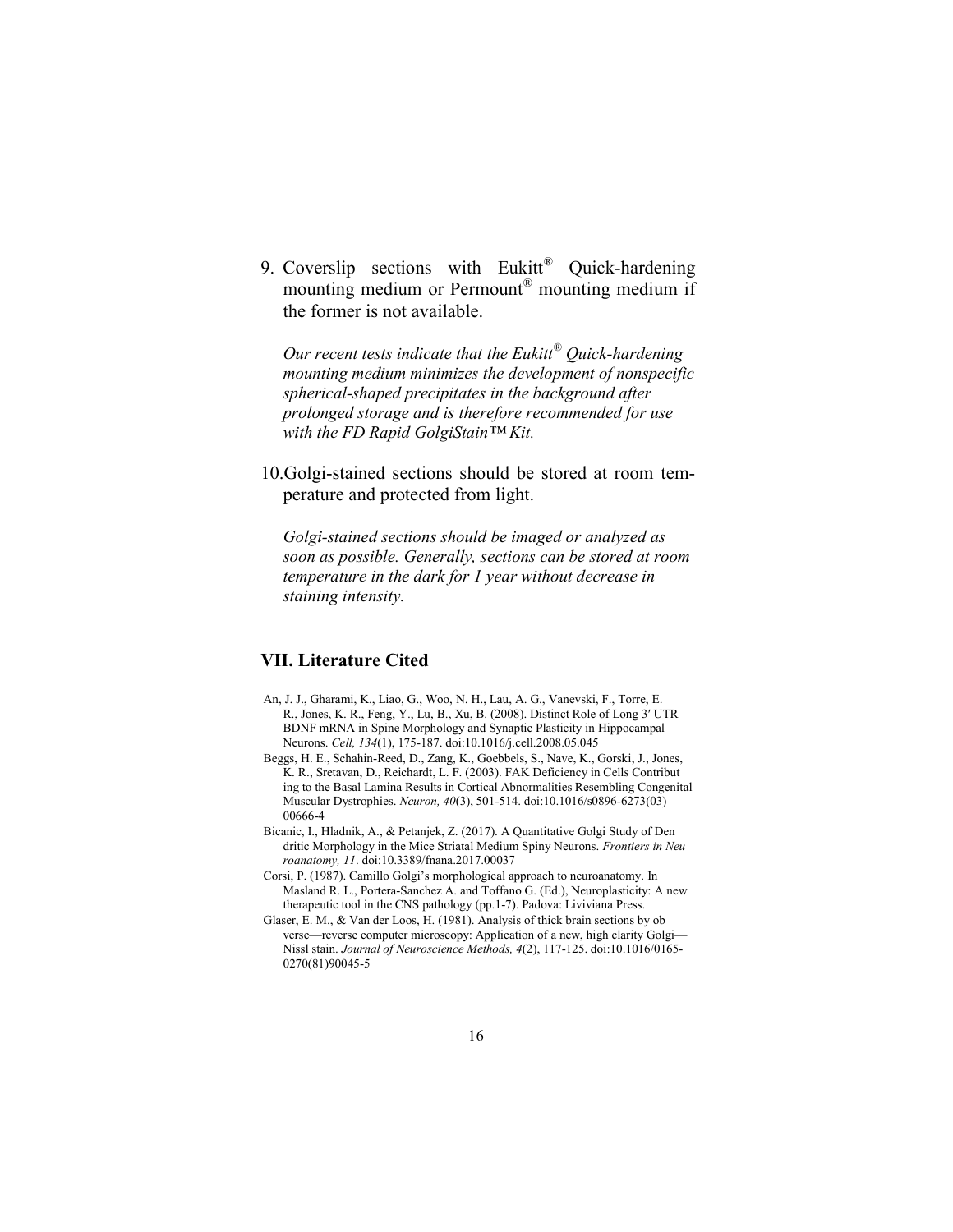- Gstrein, T., Edwards, A., Přistoupilová, A., Leca, I., Breuss, M., Pilat-Carotta, S., Hansen, A. H., Tripathy, R., Traunbauer, A. K., Hochstoeger, T., Rosoklija, G., Repic, M., Landler, L., Stránecký, V., Dürnberger, G., Keane, T. M., Zuber, J., Adams, D. J., Flint, J., Honzik, T., Gut, M., Beltran, S., Mechtler, K., Sherr, E., Kmoch, S., Gut, I., Keays, D. A. (2018). Mutations in Vps15 perturb neuronal migration in mice and are associated with neurodevelopmental disease in humans. Nature Neuroscience, 21(2), 207-217. doi:10.1038/s41593-017-0053-5
- Koyama, Y. (2013). The unending fascination with the Golgi method. OA Anatomy, 1 (3). doi:10.13172/2052-7829-1-3-848
- Koyama, Y., Hattori, T., Nishida, T., Hori, O., & Tohyama, M. (2015). Alterations in dendrite and spine morphology of cortical pyramidal neurons in DISC1-binding zinc finger protein (DBZ) knockout mice. Frontiers in Neuroanatomy, 9. doi:10.3389/fnana.2015.00052
- Milatovic, D., Montine, T. J., Zaja-Milatovic, S., Madison, J. L., Bowman, A. B., & Aschner, M. (2010). Morphometric Analysis in Neurodegenerative Disor ders. Current Protocols in Toxicology. doi:10.1002/0471140856.tx1216s46
- Ramón-Moliner E. (1970). The Golgi-Cox technique. In Nauta W.J.H and Ebbeson S.O.E. (Ed.), Contemporary research methods in neuroanatomy: With 190 figures (pp.32-55). Berlin: Springer.

#### VIII. Recent References Using This Kit

- 1. Ano, Y., Ohya, R., Kita, M., Taniguchi, Y. and Kondo, K., (2019). Theaflavins Improve Memory Impairment and Depression-Like Behavior by Regulating Microglial Activation. Molecules, 24(3), p.467.
- 2. Apaijai, N., Moisescu, D.M., Palee, S., McSweeney, C.M., Saiyasit, N., Maneechote, C., Boonnag, C., Chattipa-korn, N. and Chattipakorn, S.C., (2019). Pretreatment With PCSK9 Inhibitor Protects the Brain Against Cardiac Ischemia/Reperfusion Injury Through a Reduction of Neuronal Inflammation and Amyloid Beta Aggregation. Journal of the American Heart Association, 8(2), p.e010838.
- 3. Beckelman, B.C., Yang, W., Kasica, N.P., Zimmermann, H.R., Zhou, X., Keene, C.D., Ryazanov, A.G. and Ma, T., (2019). Genetic reduction of eEF2 kinase alleviates pathophysiology in Alzheimer's disease model mice. The rnal of clinical investigation, 129(2), 820-833.
- 4. Bello-Medina, P.C., Prado-Alcalá, R.A. and Rivas-Arancibia, S., (2019). Effect of ozone exposure on dendritic spines of CA1 pyramidal neurons of the dorsal hippocampus and on object-place recognition memory in rats. Neuroscience. PMID:30685541
- 5. Boros, B.D., Greathouse, K.M., Gearing, M. and Herskowitz, J.H., (2019). Dendritic spine remodeling accompanies Alzheimer's disease pathology and genetic susceptibility in cognitively normal aging. Neurobiology of aging, 73, pp.92-103.
- 6. Bowman, R.E., Hagedorn, J., Madden, E. and Frankfurt, M., (2019). Effects of adolescent Bisphenol-A exposure on memory and spine density in ovariectomized female rats: Adolescence vs adulthood. Hormones and behavior, 107, pp.26-34.
- 7. Chen, Y.F., Chen, Z.X., Wang, R.H., Shi, Y.W., Xue, L., Wang, X.G. and Zhao, H., (2019). Knockdown of CLC-3 in the hippocampal CA1 impairs contextual fear memory. Progress in Neuro-Psychopharmacology and Biological Psychiatry, 89, pp.132-145.
- 8. Czechowska, N., van Rienen, A., Lang, F., Eiberger, B. and Baader, S.L., (2019). An update on the Golgi staining technique improving cerebellar cell type specificity. Histochemistry and cell biology, PMID:30607497<br>9. Daemi, F., Aumann, T., Biemond, M., Wood, R.J., Hoffmann, E., Pasquet, J., Vessey, K.A., Nicholson, M.,
- Fletcher, J.L., Gonsalvez, D.G. and Gunnersen, J.M., (2019). Neuronal TrkB Drives Oligodendrocyte Produc tion and Central Myelination. Available at SSRN 3318928.
- 10. Dong, Q., Teng, S.W., Wang, Y., Qin, F., Li, Y., Ai, L.L. and Yu, H., (2019). Sitagliptin protects the cognition function of the Alzheimer's disease mice through activating glucagon-like peptide-1 and BDNF-TrkB signalings. Neuroscience letters, 696, pp.184-190.
- 11. Hong, Y., Jin, Y., Park, K., Choi, J., Kang, H., Lee, S.R. and Hong, Y., (2019). Elevated Serum Melatonin under Constant Darkness Enhances Neural Repair in Spinal Cord Injury through Regulation of Circadian Clock<br>Proteins Expression. Journal of clinical medicine, 8(2), p.135.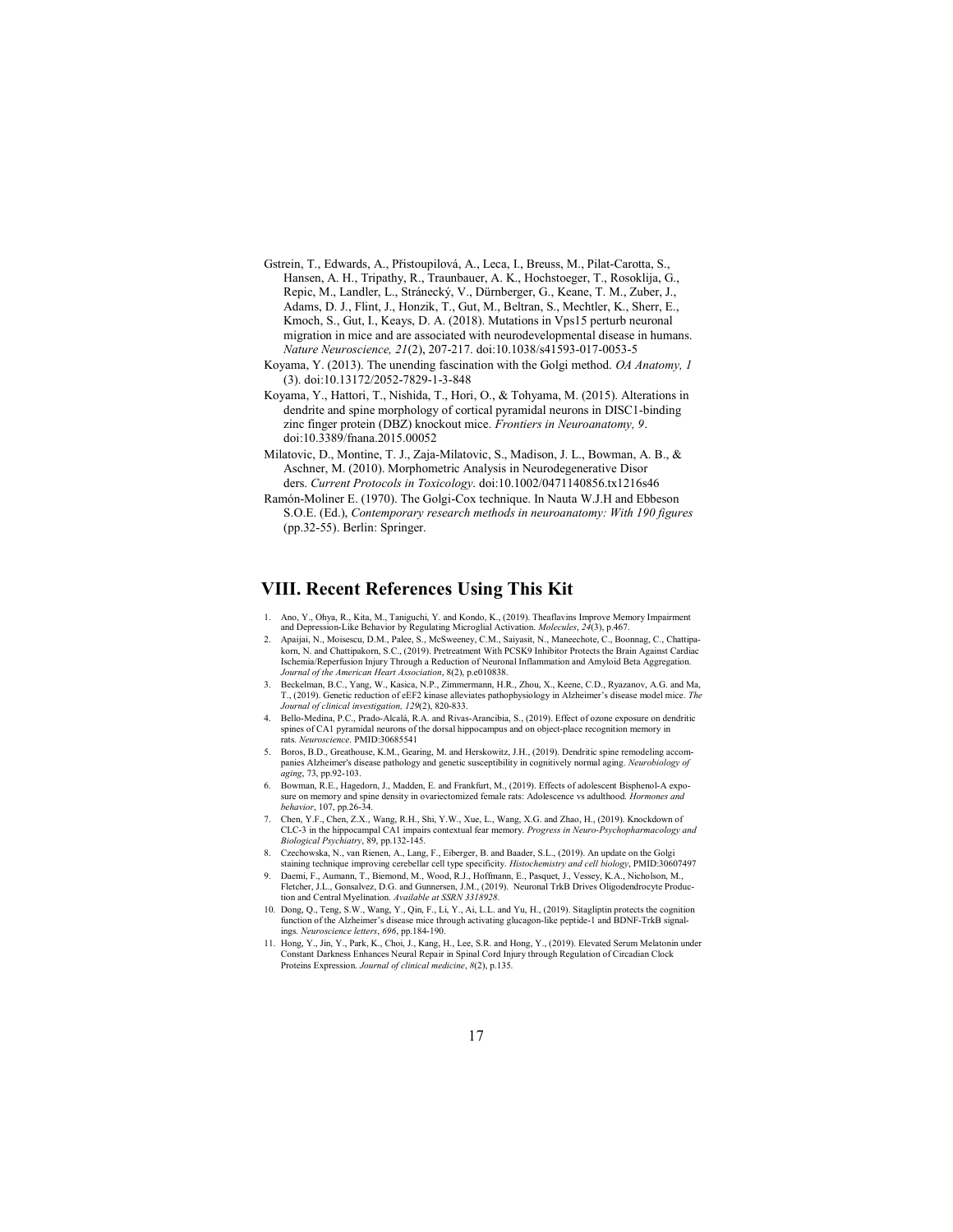- 12. Hu, Y., Chen, W., Wu, L., Jiang, L., Liang, N., Tan, L., Liang, M. and Tang, N., (2019). TGF-β1 Restores<br>Hippocampal Synaptic Plasticity and Memory in Alzheimer Model via the PI3K/Akt/Wnt/β-Catenin Signaling Pathway. Journal of Molecular Neuroscience, 67(1):142-149.
- 13. Kawase, H., Ago, Y., Naito, M., Higuchi, M., Hara, Y., Hasebe, S., Tsukada, S., Kasai, A., Nakazawa, T., Mishina, T. and Kouji, H., (2019). mS-11, a mimetic of the mSin3-binding helix in NRSF, ameliorates social interaction deficits in a prenatal valproic acid-induced autism mouse model. *Pharmacology Biochemistry and* Behavior, 176, pp.1-5.
- 14. Liu, B., Ou, G., Chen, Y. and Zhang, J., (2019). Inhibition of protein tyrosine phosphatase 1B protects against sevoflurane-induced neurotoxicity mediated by ER stress in developing brain. Brain research bulletin, 146, pp.28-39.
- 15. Noh, K., Lee, H., Choi, T.Y., Joo, Y., Kim, S.J., Kim, H., Kim, J.Y., Jahng, J.W., Lee, S., Choi, S.Y. and Lee, S.J., (2019). Negr1 controls adult hippocampal neurogenesis and affective behaviors. Molecular Psychiatry, PMID:30651602
- 16. Parato, J., Shen, H. and Smith, S.S., (2019). α4βδ GABAA Receptors Trigger Synaptic Pruning and Reduce Dendritic Length of Female Mouse CA3 Hippocampal Pyramidal Cells at Puberty. Neuroscience, 398, pp.23-36.
- 17. Parra, A., Baker, C.A. and Bolton, M.M., (2019). Regional Specialization of Pyramidal Neuron Morphology and Physiology in the Tree Shrew Neocortex. Cerebral Cortex. PMID:30715235
- 18. Peng, J., Pang, J., Huang, L., Enkhjargal, B., Zhang, T., Mo, J., Wu, P., Xu, W., Zuo, Y., Peng, J. and Zuo, G., (2019). LRP1 activation attenuates white matter injury by modulating microglial polarization through Shc1/ PI3K/Akt pathway after subarachnoid hemorrhage in rats. Redox Biology, p.101121.
- 19. Schaefer, M.L., Wang, M., Perez, P.J., Peralta, W.C., Xu, J. and Johns, R.A., (2019). Nitric Oxide Donor Prevents Neonatal Isoflurane-induced Impairments in Synaptic Plasticity and Memory. Anesthesiology: The Journal of the American Society of Anesthesiologists, 130(2), pp.247-262.
- 20. Sripetchwandee, J., Pintana, H., Sa-nguanmoo, P., Boonnag, C., Pratchayasakul, W., Chattipakorn, N. and Chattipakorn, S.C., (2019). Comparative effects of sex hormone deprivation on the brain of insulin-resistant rating and the state of Endocrinology, PMID: 30689543.
- 21. Thelen, C., Flaherty, E., Saurine, J., Sens, J., Mohamed, S. and Pitychoutis, P.M., (2019). Sex Differences in the Temporal Neuromolecular and Synaptogenic Effects of the Rapid-acting Antidepressant Drug Ketamine in the Mouse Brain. Neuroscience, 398, pp.182-192.
- 22. Trzesniewski, J., Altmann, S., Jäger, L. and Kapfhammer, J.P., (2019). Reduced Purkinje cell size is compatible with near normal morphology and function of the cerebellar cortex in a mouse model of spinocerebellar ataxia. Experimental neurology, 311, pp.205-212.
- 23. Wang, L., Pang, K., Han, K., Adamski, C.J., Wang, W., He, L., Lai, J.K., Bondar, V.V., Duman, J.G., Richman, R. and Tolias, K.F., (2019). An autism-linked missense mutation in SHANK3 reveals the modularity of Shank3 function. Molecular psychiatry, PMID:30610205
- 24. Wang, X.M., Pan, W., Xu, N., Zhou, Z.Q., Zhang, G.F. and Shen, J.C., (2019). Environmental enrichment improves long-term memory impairment and aberrant synaptic plasticity by BDNF/TrkB signaling in nerveinjured mice. Neuroscience letters, 694, pp.93-98.
- 25. Xie, Q., Cheng, J., Pan, G., Wu, S., Hu, Q., Jiang, H., Wang, Y., Xiong, J., Pang, Q. and Chen, X., (2019). Treadmill exercise ameliorates focal cerebral ischemia/reperfusion-induced neurological deficit by promoting<br>dendritic modification and synaptic plasticity via upregulating caveolin-1/VEGF signaling pathways. *Experi*mental neurology, 313, pp.60-78.
- 26. Yan, X.S., Yang, Z.J., Jia, J.X., Song, W., Fang, X., Cai, Z.P., Huo, D.S. and Wang, H., (2019). Protective mechanism of testosterone on cognitive impairment in a rat model of Alzheimer's disease. Neural regeneration research, 14(4), p.649-657.
- 27. Yu, M., Chen, X., Liu, J., Ma, Q., Zhuo, Z., Chen, H., Zhou, L., Yang, S., Zheng, L., Ning, C. and Xu, J., (2019). Gallic acid disruption of Aβ1–42 aggregation rescues cognitive decline of APP/PS1 double transgenic mouse. Neurobiology of disease, 124, pp.67-80.
- 28. Yu, P., Venkat, P., Chopp, M., Zacharek, A., Shen, Y., Liang, L., Landschoot-Ward, J., Liu, Z., Jiang, R. and Chen, J., (2019). Deficiency of tPA Exacerbates White Matter Damage, Neuroinflammation, Glymphatic Dysfunction and Cognitive Dysfunction in Aging Mice. Aging and disease, 10.14336/AD.2018.0816.
- 29. Zhang, L., Dong, H., Si, Y., Wu, N., Cao, H., Mei, B. and Meng, B., (2019). miR-125b promotes tau phosphorylation by targeting the neural cell adhesion molecule in neuropathological progression. Neurobiology of aging, 73, pp.41-49.
- 30. Zhang, W.J., Cao, W.Y., Huang, Y.Q., Cui, Y.H., Tu, B.X., Wang, L.F., Zou, G.J., Liu, Y., Hu, Z.L., Hu, R. and Li, C.Q., (2019). The Role of miR-150 in Stress-Induced Anxiety-Like Behavior in Mice. Neurotoxicity research, 35(1), pp.160-172.
- 31. Zhu, R., Pan, Y.H., Sun, L., Zhang, T., Wang, C., Ye, S., Yang, N., Lu, T., Wisniewski, T., Dang, S. and Zhang, W., (2019). ADAMTS18 Deficiency Affects Neuronal Morphogenesis and Reduces the Levels of Depression-<br>like Behaviors in Mice. *Neuroscience*, 399, pp.53-64.
- 32. Acharjee, S., Verbeek, M., Gomez, C.D., Bisht, K., Lee, B., Benoit, L., Sharkey, K.A., Benediktsson, A., Tremblay, M.E. and Pittman, Q.J., (2018). Reduced microglial activity and enhanced glutamate transmission in the basolateral amygdala in early CNS autoimmunity. Journal of Neuroscience, 38(42), pp.9019-9033.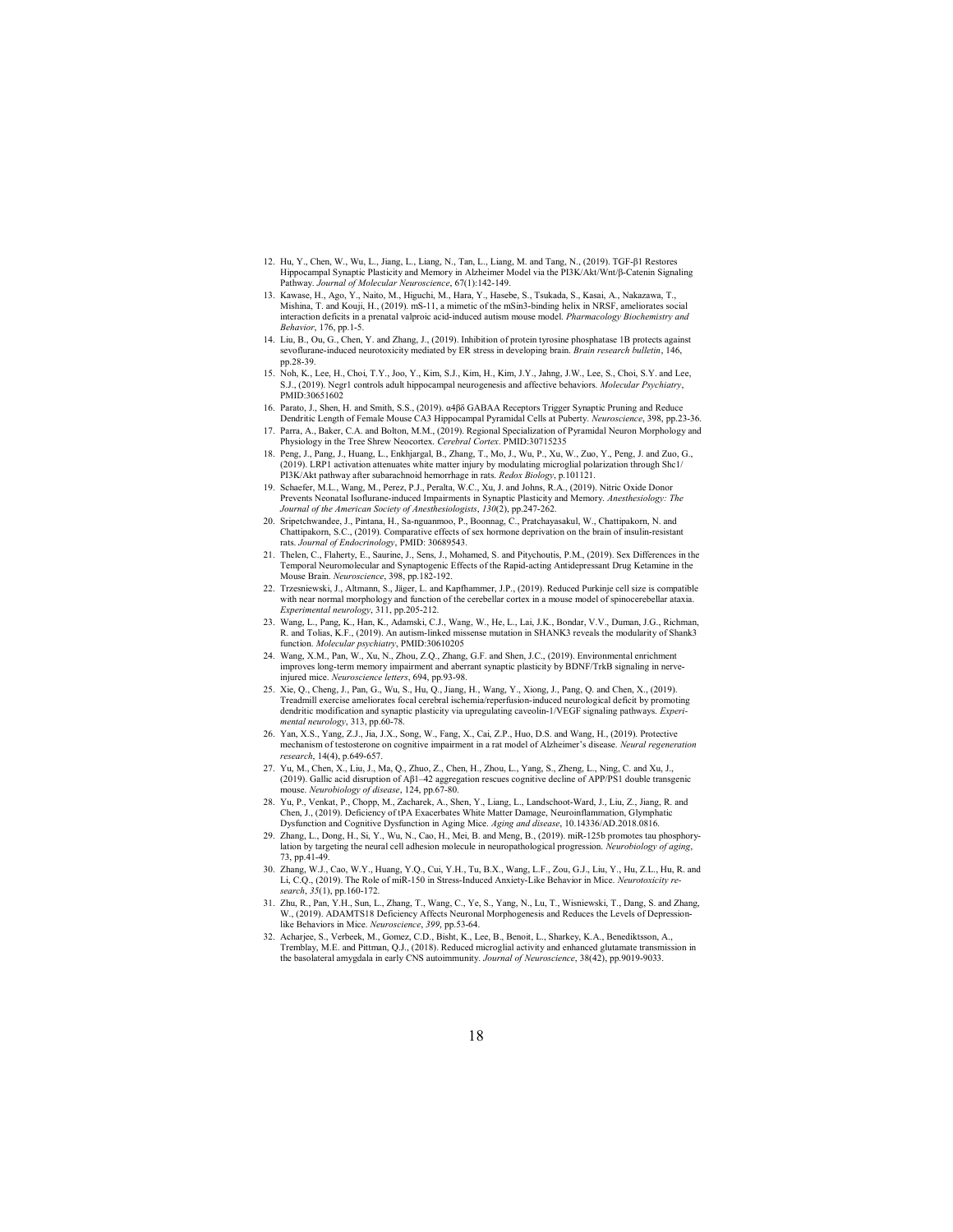- 33. Aguayo, F.I., Tejos-Bravo, M., Díaz-Véliz, G., Pacheco, A., García-Rojo, G., Corrales, W., Olave, F.A., Aliaga, E., Ulloa, J.L., Avalos, A.M. and Román-Albasini, L. (2018). Hippocampal Memory Recovery After Acute Stress: A Behavioral, Morphological and Molecular Study. Frontiers in molecular neuroscience, 11.283.
- 34. Al-Absi, A.R., Christensen, H.S., Sanchez, C. and Nyengaard, J.R., (2018). Evaluation of semi-automatic 3D reconstruction for studying geometry of dendritic spines. Journal of chemical neuroanatomy, 94, pp.119-124.
- 35. Alvarez-Periel, E., Puigdellívol, M., Brito, V., Plattner, F., Bibb, J.A., Alberch, J. and Ginés, S. (2018). Cdk5 Contributes to Huntington's disease learning and memory deficits via modulation of brain region-specific substrates. Molecular neurobiology, 55(8):6250-6268.
- 36. Alves, M.J., Goksel, M., Kaya, B., Mostafa, H., Gygli, P., Stephens, J., Fair, S., Otero, J.J. and Czeisler, C.M. (2018). CCNA2 Ablation in Aged Mice Results in Abnormal rRNA Granule Accumulation in Hippocampus.<br>The American Journal of Pathology, PubMed PMID: 30579783.
- 37. Arbogast, T., Razaz, P., Ellegood, J., McKinstry, S., Erdin, S., Currall, B., Aneichyk, T., Lerch, J.P., Qiu, L.R., Rodriguiz, R.M. and Mark Henkelman, R. (2018). Kctd13-deficient mice display short-term memory impair-<br>ment and sex-dependent genetic interactions. Human Molecular Genetics, PubMed PMID: 30590535.
- 38. Ashokan, A., Lim, J.W.H., Hang, N. and Mitra, R. (2018). Complex housing causes a robust increase in dendritic complexity and spine density of medial prefrontal cortical neurons. Scientific reports, 8(1):7308
- 39. Ayata, P., Badimon, A., Strasburger, H.J., Duff, M.K., Montgomery, S.E., Loh, Y.H.E., Ebert, A., Pimenova, A.A., Ramirez, B.R., Chan, A.T. and Sullivan, J.M., (2018). Epigenetic regulation of brain region-specific microglia clearance activity. Nature neuroscience, 21(8), p.1049.
- 40. Aytan, N., Choi, J.K., Carreras, I., Crabtree, L., Nguyen, B., Lehar, M., Blusztajn, J.K., Jenkins, B.G. and Dedeoglu, A. (2018). Protective effects of 7, 8-dihydroxyflavone on neuropathological and neurochemical changes in a mouse model of Alzheimer's disease. European journal of pharmacology, 828:9-17.
- 41. Banks, G., Lassi, G., Hoerder-Suabedissen, A., Tinarelli, F., Simon, M.M., Wilcox, A., Lau, P., Lawson, T.N., Johnson, S., Rutman, A. and Sweeting, M. (2018). A missense mutation in Katnal1 underlies behavioural, neurological and ciliary anomalies. Molecular psychiatry, 23(3):713.
- 42. Belanger, A.M., Przybylska, M., Gefteas, E., Furgerson, M., Geller, S., Kloss, A., Cheng, S.H., Zhu, Y. and Yew, N.S. (2018). Inhibiting neutral amino acid transport for the treatment of phenylketonuria. JCI insight, 3 (14).
- 43. Blair, J.A. (2018). Luteinizing hormone in the central nervous system: a direct role in learning and memory (Doctoral dissertation, Kent State University).
- 44. Blanco-Suarez, E., Liu, T.F., Kopelevich, A. and Allen, N.J. (2018). Astrocyte-Secreted Chordin-like 1 Drives Synapse Maturation and Limits Plasticity by Increasing Synaptic GluA2 AMPA Receptors. Neuron, 100  $(5) \cdot 1116 - 1132$
- 45. Bracke, A., 2018. Investigation of the effects of obesity on hippocampal morphometry and neuronal plasticity as well as behavior in a leptin-deficient mouse model (*Doctoral dissertation*, Faculty of Mathematics and Natural Sciences of the Ernst Moritz Arndt University Greifswald, Germany).
- 46. Bracke, A., Schäfer, S., und Halbach, V.V.B., Klempin, F., Bente, K., Bracke, K., Staar, D., van den Brandt, J., Harzsch, S., Bader, M. and Wenzel, U.O. (2018). ATP6AP2 over-expression causes morphological alterations in the hippocampus and in hippocampus-related behaviour. *Brain Structure and Function*, 223(5):2287-2302.
- 47. Carr, H., Alexander, T.C., Groves, T., Kiffer, F., Wang, J., Price, E., Boerma, M. and Allen, A.R. (2018). Early effects of 16O radiation on neuronal morphology and cognition in a murine model. Life sciences in space research, 17:63-73.
- 48. Chai, H., Liu, B., Zhan, H., Li, X., He, Z., Ye, J., Guo, Q., Chen, J., Zhang, J. and Li, S. (2018). Antidepressant Effects of Rhodomyrtone in Mice with Chronic Unpredictable Mild Stress-Induced Depression. International Journal of Neuropsychopharmacology, PubMed PMID: 30407505.
- 49. Chatterjee, S., Cassel, R., Schneider‐Anthony, A., Merienne, K., Cosquer, B., Tzeplaeff, L., Sinha, S.H., Kumar, M., Chaturbedy, P., Eswaramoorthy, M. and Le Gras, S. (2018). Reinstating plasticity and memory in a tauopathy mouse model with an acetyltransferase activator. EMBO molecular medicine, 10(11):e8587.
- 50. Chen, J., Niu, Q., Xia, T., Zhou, G., Li, P., Zhao, Q., Xu, C., Dong, L., Zhang, S. and Wang, A. (2018). ERK1/2 -mediated disruption of BDNF–TrkB signaling causes synaptic impairment contributing to fluoride–induced developmental neurotoxicity. Toxicology, 410:222-230.
- 51. Chen, Y.W., Akad, A., Aderogba, R., Chowdhury, T.G. and Aoki, C. (2018). Dendrites of the dorsal and ventral hippocampal CA1 pyramidal neurons of singly housed female rats exhibit lamina-specific growths and retractions during adolescence that are responsive to pair housing. Synapse, 72(7):e22034.<br>52. Cheng. Y., Wang, Z.M., Tan, W., Wang, X., Li, Y., Bai, B., Li, Y., Zhang, S.F., Yan
- 52. Cheng, Y., Wang, Z.M., Tan, W., Wang, X., Li, Y., Bai, B., Li, Y., Zhang, S.F., Yan, H.L., Chen, Z.L. and Liu, C.M. (2018). Partial loss of psychiatric risk gene Mir137 in mice causes repetitive behavior and impairs sociability and learning via increased Pde10a. Nature neuroscience, 21(12):1689-1703.
- 53. Chin, E.W., Lim, W.M., Ma, D., Rosales, F.J. and Goh, E.L. (2018). Choline Rescues Behavioural Deficits in a Mouse Model of Rett Syndrome by Modulating Neuronal Plasticity. Molecular neurobiology, PubMed PMID: 30220058.
- 54. Choi, J.Y., Mohibbullah, M., Park, I.S., Moon, I.S. and Hong, Y.K. (2018). An ethanol extract from the phaeophyte Undaria pinnatifida improves learning and memory impairment and dendritic spine morphology in hippocampal neurons. Journal of Applied Phycology, 30(1):129-136.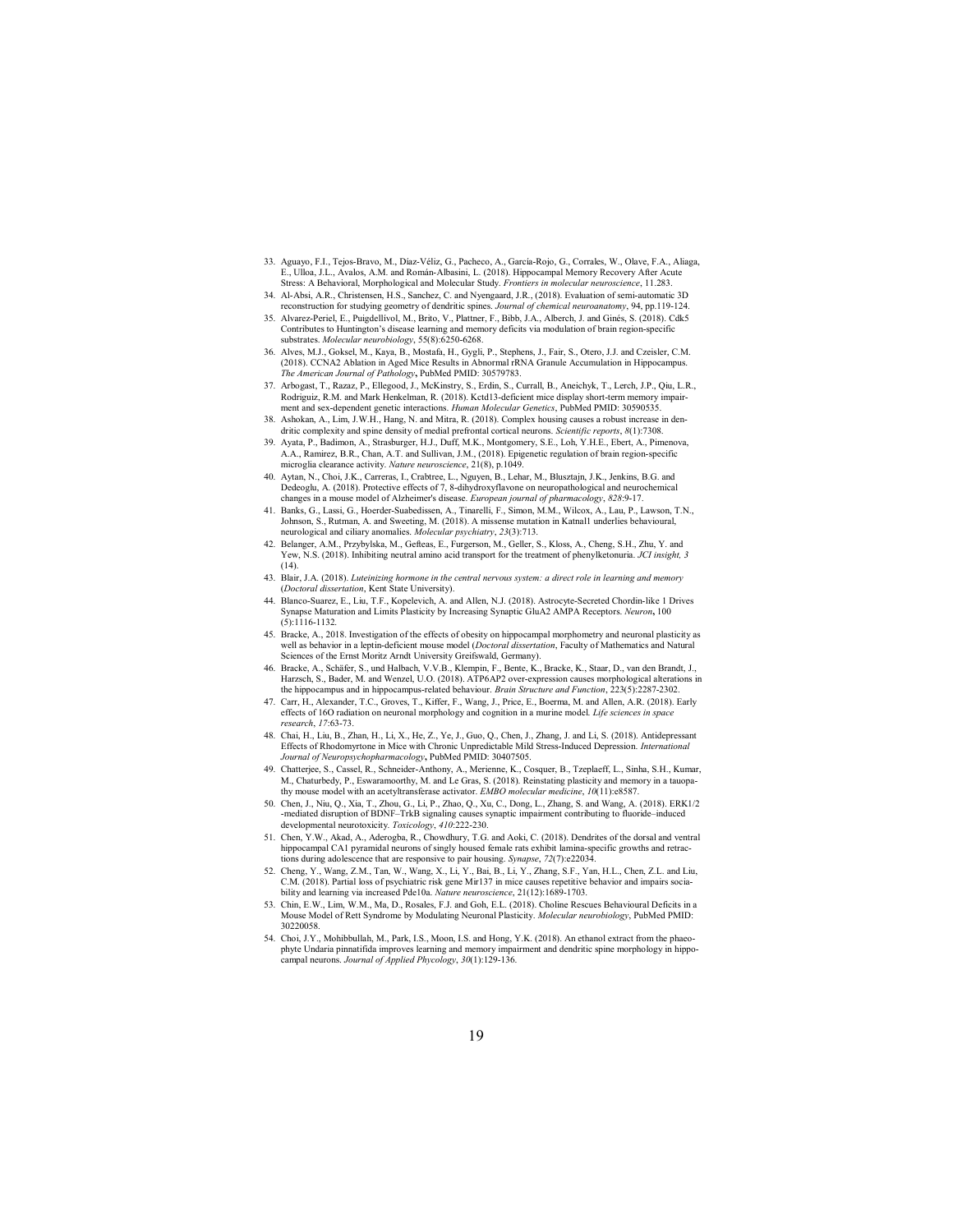- 55. Choi, S.H., Bylykbashi, E., Chatila, Z.K., Lee, S.W., Pulli, B., Clemenson, G.D., Kim, E., Rompala, A., Oram, M.K., Asselin, C. and Aronson, J., (2018). Combined adult neurogenesis and BDNF mimic exercise effects on cognition in an Alzheimer's mouse model. Science, 361(6406), p.eaan8821.
- 56. Cicvaric, A., Yang, J., Bulat, T., Zambon, A., Dominguez-Rodriguez, M., Kühn, R., Sadowicz, M.G., Siwert, A., Egea, J., Pollak, D.D. and Moeslinger, T. (2018). Enhanced synaptic plasticity and spatial memory in female but<br>not male FLRT2-haplodeficient mice. Scientific reports, 8(1):3703.
- 57. Cohen, S.M., Suutari, B., He, X., Wang, Y., Sanchez, S., Tirko, N.N., Mandelberg, N.J., Mullins, C., Zhou, G., Wang, S. and Kats, I. (2018). Calmodulin shuttling mediates cytonuclear signaling to trigger experiencedependent transcription and memory. Nature Communications, 9(1):2451.
- 58. Dai, L.J., Huang, Y.L., Sun, W.W., Ye, B.F. and Chen, S.Q., (2018). Increased glutamic acid decarboxylase expression in the hippocampus impairs learning and memory in Fmr1 knockout mice. International Journal of Clinical and Experimental Medicine, 11(4), pp.3121-3134.
- 59. Davenport, E.C., Szulc, B., Drew, J., Taylor, J., Morgan, T., Higgs, N.F., Lopez-Domenech, G. and Kittler, J.T. (2018). Correct CYFIP1 dosage is essential for synaptic inhibition and the excitatory/inhibitory balance. p.303446.
- 60. de la Parra, J., Cuartero, M.I., Pérez-Ruiz, A., García-Culebras, A., Martín, R., Sánchez-Prieto, J., García-Segura, J.M., Lizasoain, I. and Moro, M.A. (2018). AhR Deletion Promotes Aberrant Morphogenesis and Synaptic Activity of Adult-Generated Granule Neurons and Impairs Hippocampus-Dependent Memory. eNeuro, PubMed PMID: 30225360.
- 61. De Munter, S., Bamps, D., Malheiro, A.R., Kumar Baboota, R., Brites, P. and Baes, M. (2018). Autonomous Purkinje cell axonal dystrophy causes ataxia in peroxisomal multifunctional protein‐2 deficiency. Brain Pathology, 28(5):631-643.
- 62. Dong, E., Guidotti, A., Zhang, H. and Pandey, S.C., (2018). Prenatal stress leads to chromatin and synaptic remodeling and excessive alcohol intake comorbid with anxiety-like behaviors in adult offspring. Neuropharma-<br>cology, 140, pp.76-85.
- 63. Dong, H., Keegan, J.M., Hong, E., Gallardo, C., Montalvo-Ortiz, J., Wang, B., Rice, K.C. and Csernansky, J. (2018). Corticotrophin releasing factor receptor 1 antagonists prevent chronic stress-induced behavioral changes<br>and synapse loss in aged rats. Psychoneuroendocrinology, 90:92-101.
- 64. Dong, H., Zhu, M., Meng, L., Ding, Y., Yang, D., Zhang, S., Qiang, W., Fisher, D.W. and Xu, E.Y. (2018). ilio2 regulates synaptic plasticity via translational repression of synaptic receptors in mice. Oncotarget, 9 (63):32134-32148.
- 65. Doria, J.G., de Souza, J.M., Silva, F.R., Olmo, I.G., Carvalho, T.G., Alves‐Silva, J., Ferreira‐Vieira, T.H., Santos, J.T., Xavier, C.Q., Silva, N.C. and Maciel, E.M. (2018). The mGluR5 positive allosteric modulator VU0409551 improves synaptic plasticity and memory of a mouse model of Huntington's disease. Journal of<br>neurochemistry, 147(2):222-239.
- 66. Evanson, N.K., Guilhaume-Correa, F., Herman, J.P. and Goodman, M.D., (2018). Optic tract injury after closed head traumatic brain injury in mice: A model of indirect traumatic optic neuropathy. PloS one, 13(5), p.e0197346.
- 67. Fan, C., Song, Q., Wang, P., Li, Y., Yang, M. and Yu, S.Y. (2018). Neuroprotective effects of ginsenoside-Rg1 against depression-like behaviors via suppressing glial activation, synaptic deficits and neuronal apoptosis in rats. Frontiers in Immunology, 9:2889.
- 68. Fan, C., Song, Q., Wang, P., Li, Y., Yang, M., Liu, B. and Yu, S.Y. (2018). Curcumin protects against chronic stress-induced dysregulation of neuroplasticity and depression-like behaviors via suppressing IL-1β pathway in rats. Neuroscience, 392:92-106.
- 69. Fan, C., Zhu, X., Song, Q., Wang, P., Liu, Z. and Yu, S.Y. (2018). MiR-134 modulates chronic stress-induced structural plasticity and depression-like behaviors via downregulation of Limk1/cofilin signaling in rats. Neuropharmacology, 131:364-376.
- 70. Fogaça, M.V., Campos, A.C., Coelho, L.D., Duman, R.S. and Guimarães, F.S. (2018). The anxiolytic effects of abidiol in chronically stressed mice are mediated by the endocannabinoid system: role of neurogenesis and dendritic remodeling. Neuropharmacology, 135:22-33.
- 71. Frederick, N.M., Shah, P.V., Didonna, A., Langley, M.R., Kanthasamy, A.G. and Opal, P. (2018). Loss of the dystonia gene Thap1 leads to transcriptional deficits that converge on common pathogenic pathways in dystonic syndromes. Human Molecular Genetics, PubMed PMID: 30590536.
- 72. Fuchs, C., Fustini, N., Trazzi, S., Gennaccaro, L., Rimondini, R. and Ciani, E. (2018). Treatment with the GSK 3 -beta inhibitor Tideglusib improves hippocampal development and memory performance in juvenile, but not<br>adult, Cdkl5 knockout mice. *European Journal of Neuroscience, 47*(9):1054-1066.
- 73. Fuchs, C., Gennaccaro, L., Trazzi, S., Bastianini, S., Bettini, S., Martire, V.L., Ren, E., Medici, G., Zoccoli, G., Rimondini, R. and Ciani, E. (2018). Heterozygous CDKL5 Knockout Female Mice Are a Valuable Animal Model for CDKL5 Disorder. Neural Plasticity, PubMed PMID: 29977282.
- 74. Garrett, L., Ung, M.C., Heermann, T., Niedermeier, K.M. and Hölter, S., (2018). Analysis of Neuropsychiatric Disease‐Related Functional Neuroanatomical Markers in Mice. Current Protocols in Mouse Biology, 8(1), pp.79 -128.
- 75. Goeke, C.M., Roberts, M.L., Hashimoto, J.G., Finn, D.A. and Guizzetti, M. (2018). Neonatal Ethanol and Choline Treatments Alter the Morphology of Developing Rat Hippocampal Pyramidal Neurons in Opposite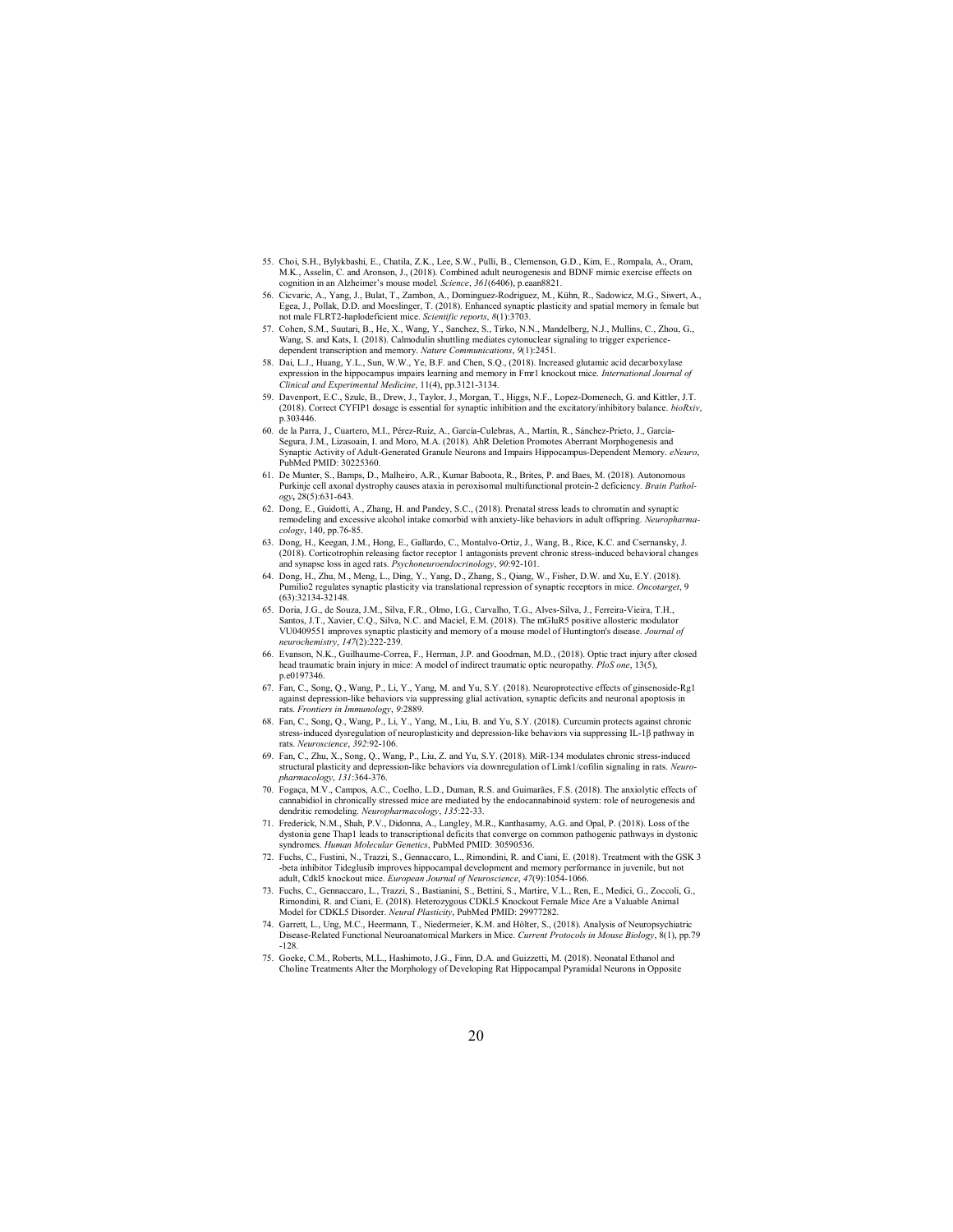Directions. Neuroscience, 374:13-24.

- 76. Gray, N.E., Zweig, J.A., Caruso, M., Martin, M.D., Zhu, J.Y., Quinn, J.F. and Soumyanath, A. (2018). Centella asiatica increases hippocampal synaptic density and improves memory and executive function in aged mice. Brain and Behavior, 8(7):e01024.
- 77. Griffiths, K.K., Wang, A., Wang, L., Tracey, M., Kleiner, G., Quinzii, C.M., Perez-Zoghbi, J.F., Licznerski, P., Jonas, E.A. and Levy, R.J., (2018). Inefficient Thermogenic Mitochondrial Respiration Due to Futile Proton Leak in a Mouse Model of Fragile X Syndrome. Available at SSRN 3287782.
- 78. Gross, C., Banerjee, A., Tiwari, D., Longo, F., White, A.R., Allen, A.G., Schroeder-Carter, L.M., Krzeski, J.C., Elsayed, N.A., Puckett, R. and Klann, E. (2018). Isoform-selective phosphoinositide 3-kinase inhibition ameliorates a broad range of fragile X syndrome-associated deficits in a mouse model. *Neuropsychopharmacology*,<br>PubMed PMID: 30061744.
- 79. Gstrein, T., Edwards, A., Přistoupilová, A., Leca, I., Breuss, M., Pilat-Carotta, S., Hansen, A.H., Tripathy, R., Traunbauer, A.K., Hochstoeger, T. and Rosoklija, G. (2018). Mutations in Vps15 perturb neuronal migration in mice and are associated with neurodevelopmental disease in humans. Nature neuroscience, 21(2):207.
- 80. Guo, Y., Benson, C., Hill, M., Henry, S., Effraim, P., Waxman, S.G., Dib-Hajj, S. and Tan, A.M. (2018). Therapeutic potential of Pak1 inhibition for pain associated with cutaneous burn injury. Molecular pain, Pub-Med PMID: 29956587
- 81. Hansen, S., Jørgensen, J., Nyengaard, J., Lykkesfeldt, J. and Tveden-Nyborg, P. (2018). Early life vitamin C deficiency does not alter morphology of hippocampal CA1 pyramidal neurons or markers of synaptic plasticity in a Guinea pig model. Nutrients, 10(6):749.
- 82. Hayase, S., Wang, H., Ohgushi, E., Kobayashi, M., Mori, C., Horita, H., Mineta, K., Liu, W.C. and Wada, K. (2018). Vocal practice regulates singing activity–dependent genes underlying age-independent vocal learning in ongbirds.  $PLoS$  biology,  $16(9)$ :e2006537.
- 83. Herring, A. and Keyvani, K., Universitat Duisburg-Essen (2018). Agents inhibiting kallikrein-8 for use in the prevention or treatment of alzheimer's disease. U.S. Patent Application 15/761,725.
- 84. Højland, A., Richner, M., Mølgaard, S., Dieu, R.S., Eskelund, A., Nykjær, A., Nyengaard, J.R., Lykkesfeldt, J., Glerup, S. and Nielsen, M.S. (2018). Biochemical and cognitive effects of docosahexaenoic acid differ in a developmental and SorLA dependent manner. Behavioural brain research, 348:90-100.
- 85. Hongsheng, M., Li, R., Han, C., Lu, X. and Zhang, H. (2018). Minocycline promotes post-hemorrhagic neuro-genesis via M2 microglia polarization via up-regulation of the TrkB/BDNF pathway in rats. Journal of neuro-,<br>hysiology, 120(3):1307-1317.
- 86. Hosseini, S., Wilk, E., Michaelsen-Preusse, K., Gerhauser, I., Baumgärtner, W., Geffers, R., Schughart, K. and Korte, M. (2018). Long-term neuroinflammation induced by influenza A virus infection and the impact on hippocampal neuron morphology and function. Journal of Neuroscience, 38(12):3060-3080.
- 87. Hottman, D., Cheng, S., Gram, A., LeBlanc, K., Yuan, L.L. and Li, L. (2018). Systemic or forebrain neuronspecific deficiency of geranylgeranyltransferase-1 impairs synaptic plasticity and reduces dendritic spine density. Neuroscience, 373:207-217.
- 88. Huang, L., Shum, E.Y., Jones, S.H., Lou, C.H., Dumdie, J., Kim, H., Roberts, A.J., Jolly, L.A., Espinoza, J.L., Skarbrevik, D.M. and Phan, M.H., (2018). A Upf3b-mutant mouse model with behavioral and neurogenesis defects. Molecular psychiatry, 23(8), p.1773.
- 89. Huang, S.H., Wu, W.R., Lee, L.M., Huang, P.R. and Chen, J.C. (2018). mTOR signaling in the nucleus accumbens mediates behavioral sensitization to methamphetamine. Progress in Neuro-Psychopharmacology and Biological Psychiatry, 86:331-339.
- 90. Ignatenko, O., Chilov, D., Paetau, I., Miguel, E., Jackson, C.B., Capin, G., Paetau, A., Terzioglu, M., Euro, L. and Suomalainen, A. (2018). Loss of mtDNA activates astrocytes and leads to spongiotic encephalopathy. Nature communications, 9(1):70.
- 91. Jeanneteau, F., Barrère, C., Vos, M., De Vries, C.J., Rouillard, C., Levesque, D., Dromard, Y., Moisan, M.P., Duric, V., Franklin, T.C. and Duman, R.S. (2018). The stress-induced transcription factor NR4A1 adjusts mitochondrial function and synapse number in prefrontal cortex. Journal of Neuroscience, 38(6):1335-1350.
- 92. Ji, M., Yuan, H., Yuan, S., Xia, J. and Yang, J. (2018). The p75 neurotrophin receptor might mediate sepsisinduced synaptic and cognitive impairments. Behavioural brain research, 347:339-349.
- 93. Jie, J., Xu, X., Xia, J., Tu, Z., Guo, Y., Li, C., Zhang, X., Wang, H., Song, W. and Xie, P. (2018). Memory Impairment Induced by Borna Disease Virus 1 Infection is Associated with Reduced H3K9 Acetylation. Cellular Physiology and Biochemistry, 49(1):381-394.
- 94. Joseph, A.T., Bhardwaj, S.K. and Srivastava, L.K. (2018). Role of prefrontal cortex anti-and pro-inflammatory cytokines in the development of abnormal behaviors induced by disconnection of the ventral hippocampus in neonate rats. Frontiers in Behavioral Neuroscience, 12:244.
- 95. Jun, M., Xiaolong, Q., Chaojuan, Y., Ruiyuan, P., Shukun, W., Junbing, W., Li, H., Hong, C., Jinbo, C., Rong, W. and Yajin, L., (2018). Calhm2 governs astrocytic ATP releasing in the development of depression-like behaviors. *Molecular psychiatry*. 23:883-891
- 96. Kang, S., Lee, S., Kim, J., Kim, J.C., Kim, S.H., Son, Y., Shin, T., Youn, B., Kim, J.S., Wang, H. and Yang, M. (2018). Chronic Treatment with Combined Chemotherapeutic Agents Affects Hippocampal Micromorphometry and Function in Mice, Independently of Neuroinflammation. Experimental neurobiology, 27(5):419-436.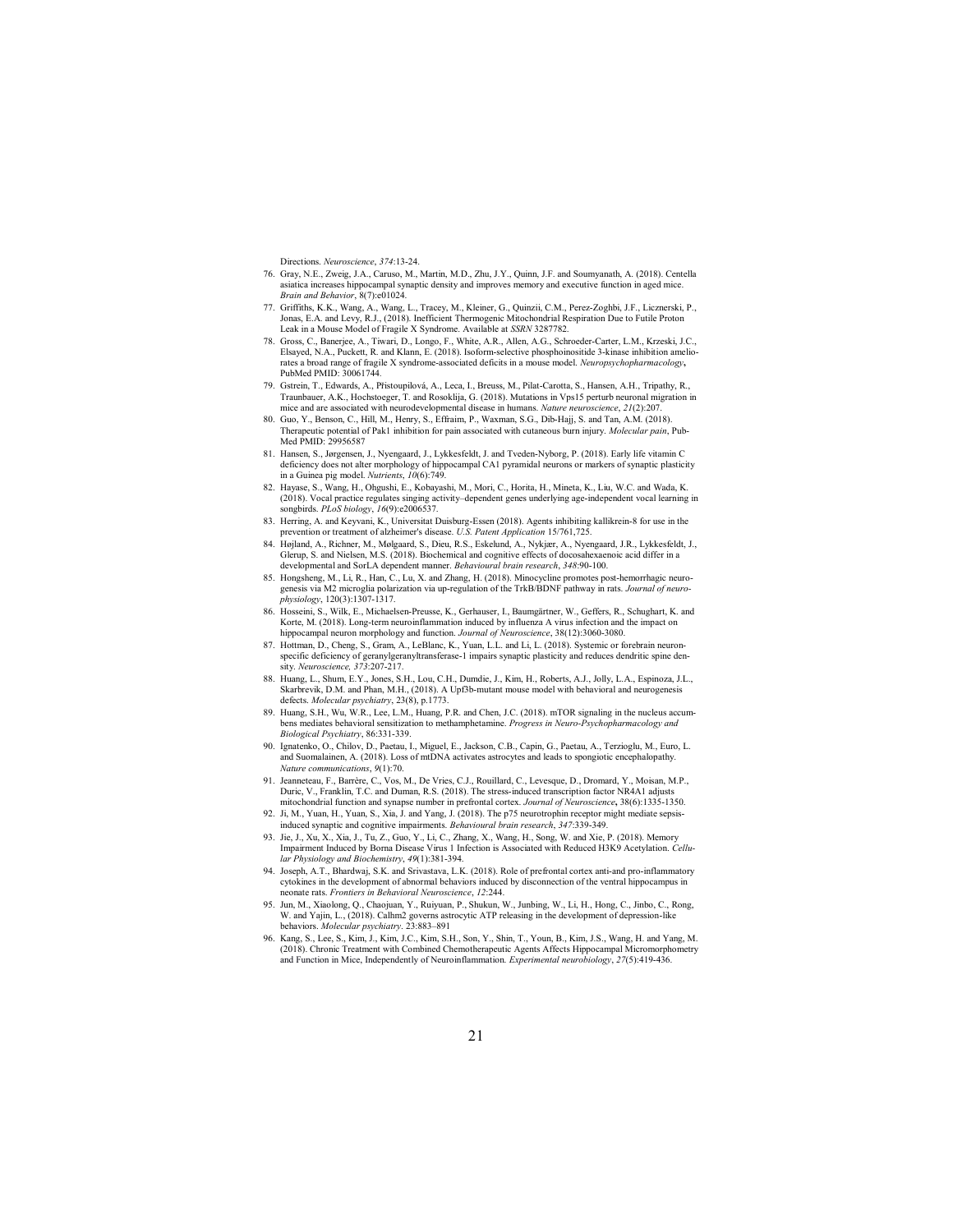- 97. Kasza, Á., (2018). Rodent models of Alzheimer's disease: Intracerebroventricular administration of β amyloid l-42 oligomers into wild type rats and testing LA1011 drug candidate on app/ps1 transgenic mice (*Doctoral*) dissertation, University of Szeged, Hungary).
- 98. Keil, K.P., Sethi, S., Wilson, M.D., Silverman, J.L., Pessah, I.N. and Lein, P.J. (2018). Genetic mutations in Ca2+ signaling alter dendrite morphology and social approach in juvenile mice. Genes, Brain and Behavior, 12:e12526.
- 99. Keyvani, K., Münster, Y., Kurapati, N.K., Rubach, S., Schönborn, A., Kocakavuk, E., Karout, M., Hammesfahr, P., Wang, Y.C., Hermann, D.M. and Teuber-Hanselmann, S. (2018). Higher levels of kallikrein-8 in female<br>brain may increase the risk for Alzheimer's disease. *Brain Pathology*, 28(6):947-964.
- 100. Khatri, N., Gilbert, J.P., Huo, Y., Sharaflari, R., Nee, M., Qiao, H. and Man, H.Y. (2018). The autism protein Ube3A/E6AP remodels neuronal dendritic arborization via caspase-dependent microtubule destabilization. Journal of Neuroscience, 38(2):363-378.
- 101. Klahr, A.C., Fagan, K., Aziz, J.R., John, R. and Colbourne, F., (2018). Mild Contralesional Hypothermia Reduces Use of the Unimpaired Forelimb in a Skilled Reaching Task After Motor Cortex Injury in Rats. Therapeutic hypothermia and temperature management, 8(2), pp.90-98.
- 102. Klok, M.D., Bugiani, M., de Vries, S.I., Gerritsen, W., Breur, M., van der Sluis, S., Heine, V.M., Kole, M.H., Baron, W. and van der Knaap, M.S. (2018). Axonal abnormalities in vanishing white matter. Annals of clinical and translational neurology, 5(4):429-444.
- 103. Kumamoto, H., Yamaguchi, T., Konno, K., Izumi, T., Yoshida, T., Ohmura, Y., Watanabe, M. and Yoshioka, M. (2018). Repeated fluvoxamine treatment recovers early postnatal stress-induced hypersociability-like behavin (2010). Repeated in committee teaming the control of pharmacological sciences, 136(1):1-8.
- 104. Lan, Y., Sullivan, P.M. and Hu, F. (2018). SMCR8 negatively regulates AKT and MTORC1 signaling to modulate lysosome biogenesis and tissue homeostasis. bioRxiv, p.485243.
- 105. Lee, F.Y., Wang, H.B., Hitchcock, O.N., Loh, D.H., Whittaker, D.S., Kim, Y.S., Aiken, A., Kokikian, C., Dell'Angelica, E.C., Colwell, C.S. and Ghiani, C.A. (2018). Sleep/Wake Disruption in a Mouse Model of BLOC -1 Deficiency. Frontiers in neuroscience, 12:759.
- 106. Leng, L., Zhuang, K., Liu, Z., Huang, C., Gao, Y., Chen, G., Lin, H., Hu, Y., Wu, D., Shi, M. and Xie, W. (2018). Menin deficiency leads to depressive-like behaviors in mice by modulating astrocyte-mediated neuroinflammation. Neuron, 100(3):551-563.
- 107. Lewis, M.H., Lindenmaier, Z., Boswell, K., Edington, G., King, M.A. and Muehlmann, A.M. (2018). Subthalamic nucleus pathology contributes to repetitive behavior expression and is reversed by environmental enrichment. Genes, Brain and Behavior, 17(8):e12468.
- 108. Li, J., Zhang, S., Li, C., Li, M. and Ma, L. (2018). Sitagliptin rescues memory deficits in Parkinsonian rats via upregulating BDNF to prevent neuron and dendritic spine loss. Neurological research, 40(9):736-743.
- 109. Liu, L., Xuan, C., Shen, P., He, T., Chang, Y., Shi, L., Tao, S., Yu, Z., Brown, R.E. and Wang, J. (2018). Hippocampal Mechanisms Underlying Impairment in Spatial Learning Long After Establishment of Noise-Induced<br>Hearing Loss in CBA Mice. *Frontiers in systems neuroscience*, 12:35.
- 110. Lu, L., Ben, X., Xiao, L., Peng, M. and Zhang, Y. (2018). AMP-activated protein kinase activation in mediating phenvlalanine-induced neurotoxicity in experimental models of phenvlketonuria. Journal of Inherited Metabo nduced neurotoxicity in experimental models of phenylketonuria. Journal of Inherited Metabolic Disease: Official Journal of the Society for the Study of Inborn Errors of Metabolism, 41(4):679-687.
- 111. Mahmood, U., Ahn, S., Yang, E.J., Choi, M., Kim, H., Regan, P., Cho, K. and Kim, H.S. (2018). Dendritic spine anomalies and PTEN alterations in a mouse model of VPA-induced autism spectrum disorder. Pharmacological research, 128:110-121.
- 112. Manczak, M., Kandimalla, R., Yin, X. and Reddy, P.H., (2018). Hippocampal mutant APP and amyloid betainduced cognitive decline, dendritic spine loss, defective autophagy, mitophagy and mitochondrial abnormalities<br>in a mouse model of Alzheimer's disease. Human molecular genetics, 27(8), pp.1332-1342.
- 113. Martyn, A.C., Toth, K., Schmalzigaug, R., Hedrick, N.G., Rodriguiz, R.M., Yasuda, R., Wetsel, W.C. and Premont, R.T. (2018). GIT1 regulates synaptic structural plasticity underlying learning. PloS one, 13 (3):e0194350.
- 114. Matagne, V., Wondolowski, J., Frerking, M., Shahidullah, M., Delamere, N.A., Sandau, U.S., Budden, S. and Ojeda, S.R., (2018). Correcting deregulated Fxyd1 expression rescues deficits in neuronal arborization and potassium homeostasis in MeCP2 deficient male mice. Brain research, 1697, pp.45-52.
- 115. Moore, A.R., Richards, S.E., Kenny, K., Royer, L., Chan, U., Flavahan, K., Van Hooser, S.D. and Paradis, S. (2018). Rem2 stabilizes intrinsic excitability and spontaneous firing in visual circuits. Elife, 7:e33092.
- 116. Morel, C., Sherrin, T., Kennedy, N.J., Forest, K.H., Barutcu, S.A., Robles, M., Carpenter-Hyland, E., Alfulaij, N., Standen, C.L., Nichols, R.A. and Benveniste, M. (2018). JIP1-Mediated JNK Activation Negatively Regulates Synaptic Plasticity and Spatial Memory. Journal of Neuroscience, 38(15):3708-3728.
- 117. Morud, J., Strandberg, J., Andrén, A., Ericson, M., Söderpalm, B. and Adermark, L. (2018). Progressive modulation of accumbal neurotransmission and anxiety-like behavior following protracted nicotine withdrawal. Neuropharmacology, 128:86-95.
- 118. Nagarajan, N., Jones, B.W., West, P.J., Marc, R.E. and Capecchi, M.R. (2018). Corticostriatal circuit defects in Hoxb8 mutant mice. *Molecular psychiatry*, 23(9):1.
- 119. Nagpal, L., Fu, C. and Snyder, S.H. (2018). Inositol Hexakisphosphate Kinase-2 in Cerebellar Granule Cells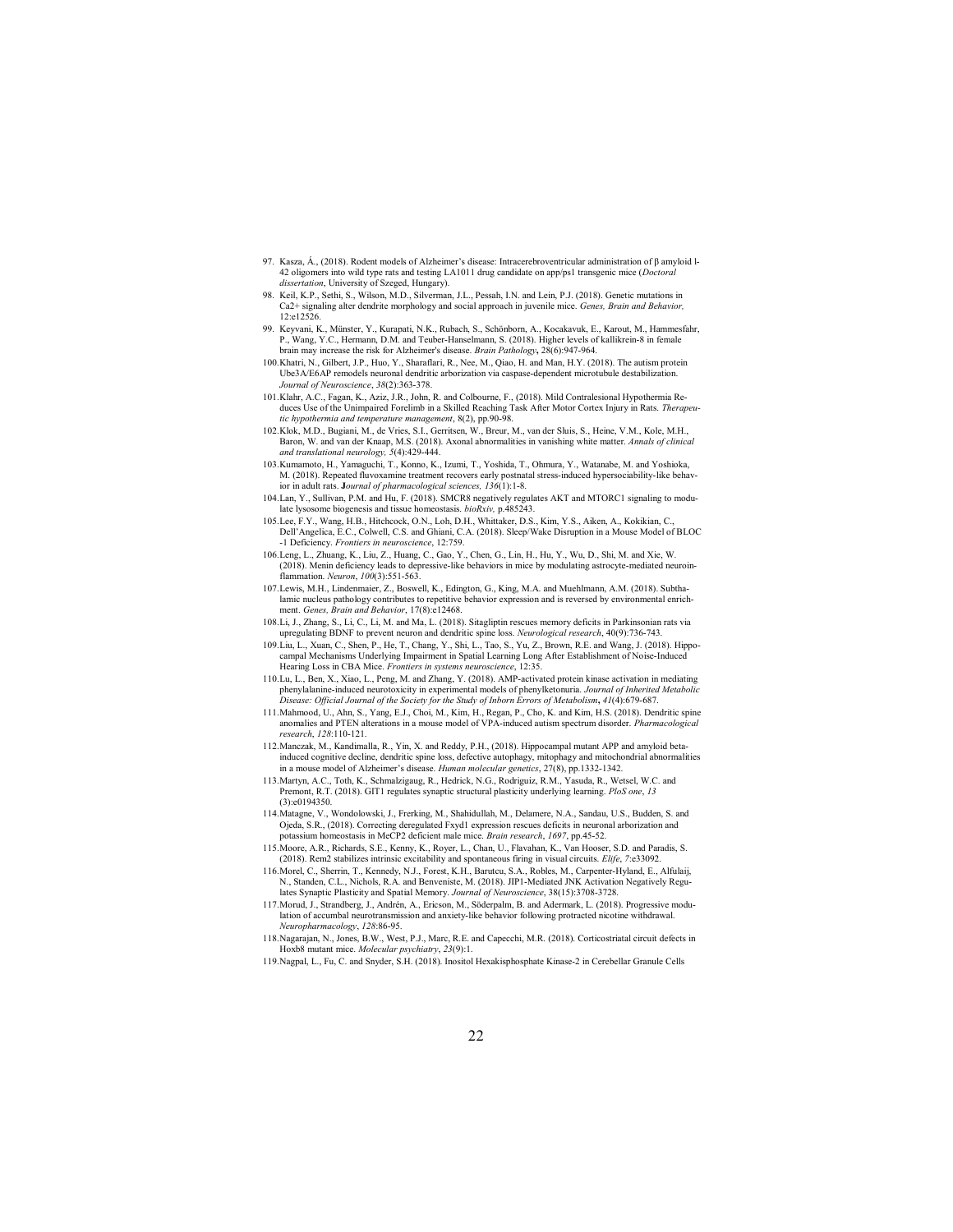Regulates Purkinje Cells and Motor Coordination via Protein 4.1 N. Journal of Neuroscience, 38(34):7409- 7419.

- 120. Nelissen, T.P., Bamford, R.A., Tochitani, S., Akkus, K., Kudzinskas, A., Yokoi, K., Okamoto, H., Yamamoto, Y., Burbach, J.P.H., Matsuzaki, H. and Oguro-Ando, A. (2018). CD38 is required for dendritic organization in visual cortex and hippocampus. Neuroscience, 372:114-125.
- 121. Nestor, J., Arinuma, Y., Huerta, T.S., Kowal, C., Nasiri, E., Kello, N., Fujieda, Y., Bialas, A., Hammond, T., Sriram, U. and Stevens, B. (2018). Lupus antibodies induce behavioral changes mediated by microglia and blocked by ACE inhibitors. Journal of Experimental Medicine, 215(10):2554-2566.
- 122. Nie, X., Kitaoka, S., Tanaka, K., Segi-Nishida, E., Imoto, Y., Ogawa, A., Nakano, F., Tomohiro, A., Nakayama, K., Taniguchi, M. and Mimori-Kiyosue, Y., (2018). The innate immune receptors TLR2/4 mediate repeated social defeat stress-induced social avoidance through prefrontal microglial activation. Neuron, 99(3), pp.464- 479.
- 123. Nimmagadda, K. and Weiland, J.D. (2018). Retinotopic Responses in the Visual Cortex Elicited by Epiretinal Electrical Stimulation in Normal and Retinal Degenerate Rats. Translational vision science & technology, 7 (5):33-33.
- 124. Novaes, L.S., dos Santos, N.B., Perfetto, J.G., Goosens, K.A. and Munhoz, C.D. (2018). Environmental enrichment prevents acute restraint stress-induced anxiety-related behavior but not changes in basolateral amygdala spine density. Psychoneuroendocrinology, 98:6-10.
- 125. Nowak, D., De Groef, L., Moons, L. and Mozrzymas, J.W. (2018). MMP-3 deficiency does not influence the length and number of CA1 dendrites of hippocampus of adult mice. Acta neurobiologiae experimentalis, 78 (3):281-286.
- 126. Nuber, S., Rajsombath, M., Minakaki, G., Winkler, J., Müller, C.P., Ericsson, M., Caldarone, B., Dettmer, U. and Selkoe, D.J., (2018). Abrogating native α-synuclein tetramers in mice causes a L-DOPA-responsive motor syndrome closely resembling Parkinson's disease. Neuron, 100(1), pp.75-90.
- 127. O'Reilly, K.C., Levy, E.R., Patino, A.V., Perica, M.I. and Fenton, A.A. (2018). Sub-circuit alterations in dorsal hippocampus structure and function after global neurodevelopmental insult. Brain Structure and Function, 223 (8):3543-3556.
- 128. Ogundele, O.M. and Lee, C.C., (2018). CaMKIIα expression in a mouse model of NMDAR hypofunction schizophrenia: Putative roles for IGF-1R and TLR4. Brain research bulletin, 137, pp.53-70.
- 129. Okuda, K., Takao, K., Watanabe, A., Miyakawa, T., Mizuguchi, M. and Tanaka, T. (2018). Comprehensive behavioral analysis of the Cdkl5 knockout mice revealed significant enhancement in anxiety-and fear-related behaviors and impairment in both acquisition and long-term retention of spatial reference memory. PloS one, 13 (4):e0196587.
- 130. Olivares‐Hernández, J.D., García‐García, F., Camacho‐Abrego, I., Flores, G. and Juárez‐Aguilar, E. (2018). Intracerebroventricular administration of growth hormone induces morphological changes in pyramidal neurons of the hippocampus and prefrontal cortex in adult rats. Synapse, 72(7):e22030.
- 131. Ortiz, J.B., Anglin, J.M., Daas, E.J., Paode, P.R., Nishimura, K. and Conrad, C.D. (2018). BDNF and TrkB Mediate the Improvement from Chronic Stress-induced Spatial Memory Deficits and CA3 Dendritic Retraction. Neuroscience, 388:330-346.
- 132. Paramo, B., Wyatt, S. and Davies, A.M. (2018). An essential role for neuregulin-4 in the growth and elaboration of developing neocortical pyramidal dendrites. Experimental neurology, 302:85-92.
- 133. Park, M.H., Lee, J.Y., Park, K.H., Jung, I.K., Kim, K.T., Lee, Y.S., Ryu, H.H., Jeong, Y., Kang, M., Schwaninger, M. and Gulbins, E., (2018). Vascular and neurogenic rejuvenation in aging mice by modulation of ASM. Neuron, 100(1), pp.167-182.
- 134. Parras, A., Anta, H., Santos-Galindo, M., Swarup, V., Elorza, A., Nieto-González, J.L., Picó, S., Hernández, I.H., Díaz-Hernández, J.I., Belloc, E. and Rodolosse, A., (2018). Autism-like phenotype and risk gene mRNA deadenylation by CPEB4 mis-splicing. Nature, 560(7719), p.441.
- 135. Paternoster, V., Rajkumar, A.P., Nyengaard, J.R., Børglum, A.D., Grove, J. and Christensen, J.H. (2018). The importance of data structure in statistical analysis of dendritic spine morphology. Journal of neuroscience methods, 296:93-98.
- 136. Pearn, M.L., Schilling, J.M., Jian, M., Egawa, J., Wu, C., Mandyam, C.D., Fannon-Pavlich, M.J., Nguyen, U., Bertoglio, J., Kodama, M. and Mahata, S.K., (2018). Inhibition of RhoA reduces propofol-mediated growth cone collapse, axonal transport impairment, loss of synaptic connectivity, and behavioural deficits. British journal of anaesthesia, 120(4), pp.745-760.
- 137. Peng, B., Peng, S.H., Qu, R.M., Xu, L.H. and Jiang, Z.L. (2018). Nitrogen narcosis induced by repetitive hyperbaric nitrogen oxygen mixture exposure impairs long-term cognitive function in newborn mice. PloS one,  $13(4)$ :e0196611
- 138. Pérez, M.Á., Peñaloza-Sancho, V., Ahumada, J., Fuenzalida, M. and Dagnino-Subiabre, A. (2018). n-3 Polyunsaturated fatty acid supplementation restored impaired memory and GABAergic synaptic efficacy in the hippo-<br>campus of stressed rats. *Nutritional neuroscience*, 21(8):556-569.
- 139. Petit-Pedrol, M., Sell, J., Planagumà, J., Mannara, F., Radosevic, M., Haselmann, H., Ceanga, M., Sabater, L., Spatola, M., Soto, D. and Gasull, X., (2018). LGI1 antibodies alter Kv1. 1 and AMPA receptors changing synaptic excitability, plasticity and memory. Brain, 141(11), pp.3144-3159.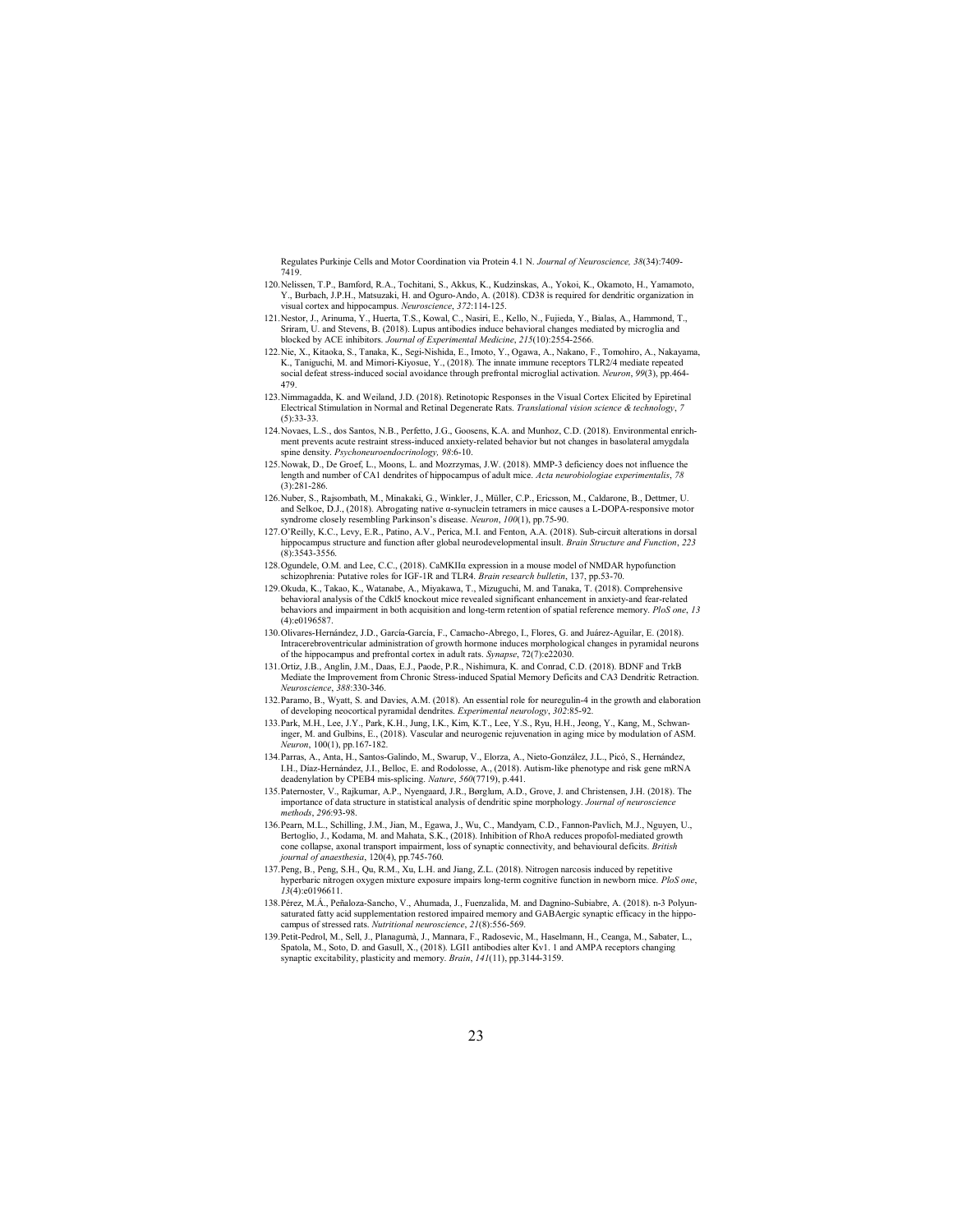- 140. Pratchayasakul, W., Thongnak, L.O., Chattipakorn, K., Lungaphin, A., Pongchaidecha, A., Satjaritanun, P., Jaiwongkam, T., Kerdphoo, S. and Chattipakorn, S.C. (2018). Atorvastatin and insulin equally mitigate brain pathology in diabetic rats. Toxicology and applied pharmacology, 342:79-85.
- 141. Qu, Y., Yang, C., Ren, Q., Ma, M., Dong, C. and Hashimoto, K. (2018). Regional differences in dendritic spine density confer resilience to chronic social defeat stress. Acta neuropsychiatrica, 30(2):117-122.
- 142. Quach, T., Auvergnon, N., Khanna, R., Belin, M.F., Kolattukudy, P., Honnorat, J. and Duchemin, A.M. (2018). Opposing Morphogenetic Defects on Dendrites and Mossy Fibers of Dentate Granular Neurons in CRMP3- Deficient Mice. Brain sciences, 8(11):196.
- 143. Rajkumar, A.P., Qvist, P., Larsen, S.H., Lazarus, R., Pallesen, J., Nava, N., Winther, G., Liebenberg, N., Paternoster, V., Fryland, T. and Palmfeldt, J. (2018). The neurobiology of BRD1 implicates sex-biased dysregulation of nuclear receptor signaling in mental disorders. bioRxiv, p.257170.
- 144. Ramos-Fernández, E., Tapia-Rojas, C., Ramírez, V.T. and Inestrosa, N.C. (2018). Wnt-7a Stimulates Dendritic Spine Morphogenesis and PSD-95 Expression Through Canonical Signaling. *Molecular neurobiology*, PubMed<br>PMID: 29967987.
- 145. Ran, Y.H., Hu, X.X., Wang, Y.L., Zhao, N., Zhang, L.M., Liu, H.X. and Li, Y.F. (2018). YL-0919, a dual 5-HT 1A partial agonist and SSRI, produces antidepressant-and anxiolytic-like effects in rats subjected to chronic unpredictable stress. Acta Pharmacologica Sinica, 39(1):12.
- 146. Raven, F., Meerlo, P., Van der Zee, E.A., Abel, T. and Havekes, R. (2018). A brief period of sleep deprivation causes spine loss in the dentate gyrus of mice. Neurobiology of learning and memory, PubMed PMID: 29588221
- 147. Reeber, S.L., Arancillo, M. and Sillitoe, R.V. (2018). Bergmann glia are patterned into topographic molecular zones in the developing and adult mouse cerebellum. The Cerebellum, 17(4):392-403.
- 148. Reker, A.N., Oliveros, A., Sullivan, J.M., Nahar, L., Hinton, D.J., Kim, T., Bruner, R.C., Choi, D.S., Goeders, N.E. and Nam, H.W. (2018). Neurogranin in the nucleus accumbens regulates NMDA receptor tolerance and motivation for ethanol seeking. Neuropharmacology, 131:58-67.
- 149. Ren, Q.G., Gong, W.G., Zhou, H., Shu, H., Wang, Y.J. and Zhang, Z.J. (2018). Spatial Training Ameliorates Long-Term Alzheimer's Disease-Like Pathological Deficits by Reducing NLRP3 Inflammasomes in PR5 Mice. Neurotherapeutics, PubMed PMID: 3056048.
- 150.Rincel, M., Lépinay, A.L., Janthakhin, Y., Soudain, G., Yvon, S., Da Silva, S., Joffre, C., Aubert, A., Séré, A., Layé, S. and Theodorou, V. (2018). Maternal high-fat diet and early life stress differentially modulate density and dendritic morphology in the medial prefrontal cortex of juvenile and adult rats. Brain Structure and Function, 223(2):883-895.
- 151. Risher, W.C., Kim, N., Koh, S., Choi, J.E., Mitev, P., Spence, E.F., Pilaz, L.J., Wang, D., Feng, G., Silver, D.L. and Soderling, S.H. (2018). Thrombospondin receptor α2δ-1 promotes synaptogenesis and spinogenesis via postsynaptic Rac1.  $\hat{J}$  Cell Biology, 217(10):3747-3765.
- 152. Romain, F.O.L., Braudeau, J., Cartier, N., Buchholz, C., Tobias, A. and Mueller, U., (2018). Methods and pharmaceutical composition for the treatment of alzheimer's disease. U.S. Patent Application 15/580,934.
- 153. Rousseaux, M.W., Tschumperlin, T., Lu, H.C., Lackey, E.P., Bondar, V.V., Wan, Y.W., Tan, Q., Adamski, C.J., Friedrich, J., Twaroski, K. and Chen, W. (2018). ATXN1-CIC Complex Is the Primary Driver of Cerebellar Pathology in Spinocerebellar Ataxia Type 1 through a Gain-of-Function Mechanism. Neuron, 97(6):1235-1243.
- 154. Saito, Y., Yuan, Y., Zucker-Scharff, I., Fak, J.J., Jereb, S., Tajima, Y., Licatalosi, D.D. and Darnell, R.B., (2018). Differential NOVA2-Mediated Splicing in Excitatory and Inhibitory Neurons Regulates Cortical Development and Cerebellar Function. Neuron. PMID: 30638744.
- 155. Saito, Y., Yuan, Y., Zucker-Scharff, I., Fak, J.J., Tajima, Y., Licatalosi, D.D. and Darnell, R.B. (2018). Neuronspecific cTag-CLIP reveals cell-specific diversity of functional RNA regulation in the brain. bioRxiv, p.244905.<br>156.Sales, A.J., Fogaça, M.V., Sartim, A.G., Pereira, V.S., Wegener, G., Guimarães, F.S. and Joca, S.R. (2018
- Cannabidiol Induces Rapid and Sustained Antidepressant-Like Effects Through Increased BDNF Signaling and Synaptogenesis in the Prefrontal Cortex. Molecular neurobiology, PubMed PMID: 29869197.
- 157. Sa-nguanmoo, P., Tanajak, P., Kerdphoo, S., Jaiwongkam, T., Wang, X., Liang, G., Li, X., Jiang, C., Pratcha-yasakul, W., Chattipakorn, N. and Chattipakorn, S.C. (2018). FGF21 and DPP-4 inhibitor equally prevents cognitive decline in obese rats. Biomedicine & Pharmacotherapy, 97:1663-1672.
- 158. Scarante, F.F., (2018). Behavioral and neuroplastic effects of the combination of escitalopram and cannabinoids (Doctoral dissertation, University of São Paulo, Brazil).
- 159. Scheuer, T., Sharkovska, Y., Tarabykin, V., Marggraf, K., Brockmöller, V., Bührer, C., Endesfelder, S. and Schmitz, T. (2018). Neonatal hyperoxia perturbs neuronal development in the cerebellum. Molecular neurobiology, 55(5):3901-3915.
- 160. Schick, A. (2018). Overexpression of transmembrane-agrin in the murine central nervous system (Doctoral dissertation, Ludwig-Maximilians-Universität zu München ).
- 161. Shen, Y., Zhao, H., Li, P., Peng, Y., Cui, P., Miao, F., Zhang, Y., Zhang, A. and Zhang, J. (2018). MHC Class I Molecules and PirB Shape Neuronal Morphology by Affecting the Dendritic Arborization of Cortical Neurons. Neurochemical research, PubMed PMID: 30406910.
- 162.Shin, B.C., Cepeda, C., Estrada-Sánchez, A.M., Levine, M.S., Hodaei, L., Dai, Y., Jung, J., Ganguly, A., Clark, P. and Devaskar, S.U. (2018). Neural Deletion of Glucose Transporter Isoform 3 Creates Distinct Postnatal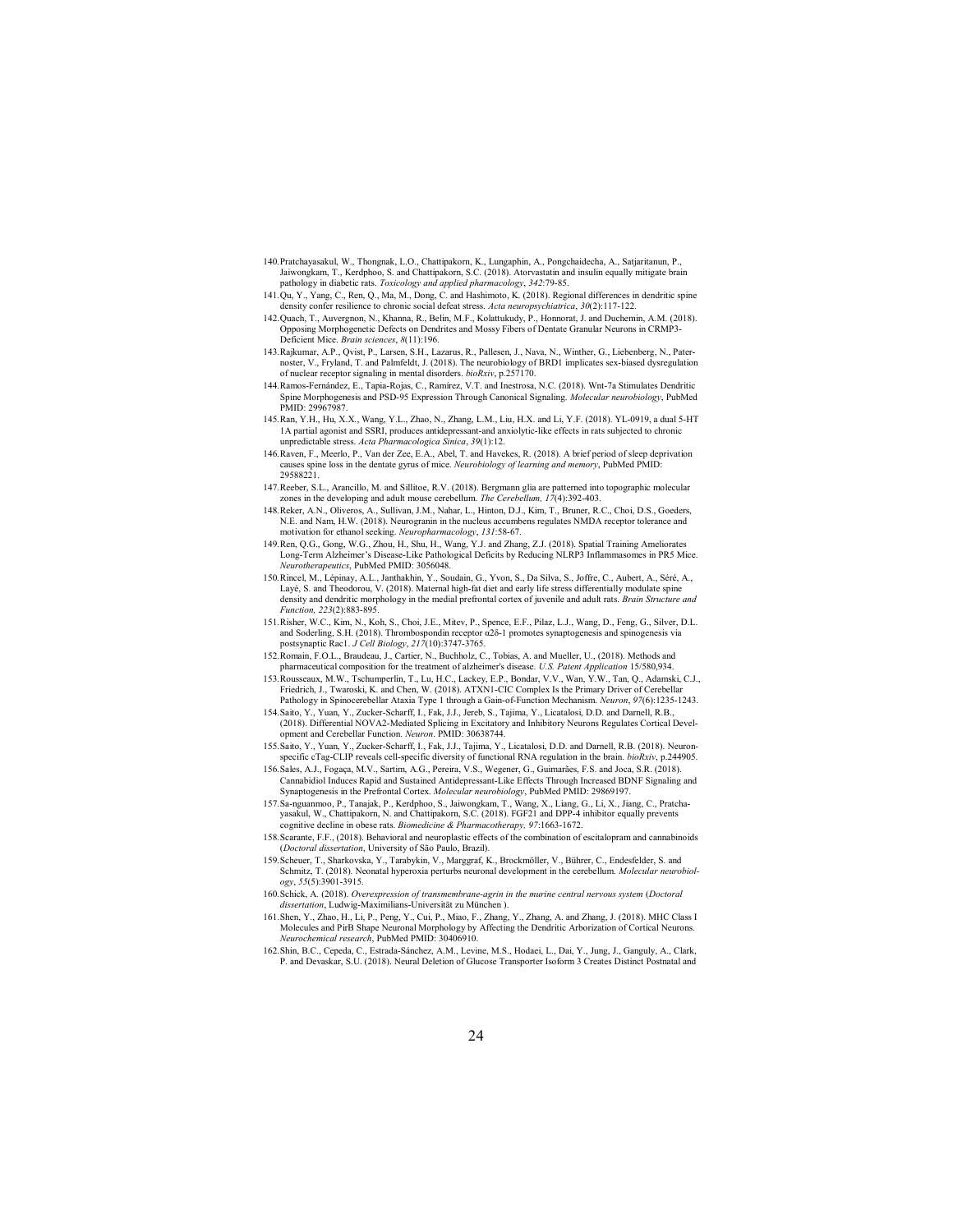Adult Neurobehavioral Phenotypes. Journal of Neuroscience, 38(44):9579-9599.

- 163. Smith, L.A. and McMahon, L.L. (2018). Deficits in synaptic function occur at medial perforant path-dentate granule cell synapses prior to Schaffer collateral-CA1 pyramidal cell synapses in the novel TgF344-Alzheimer's<br>Disease Rat Model. *Neurobiology of disease, 110*:166-179.
- 164. Sobue, A., Ito, N., Nagai, T., Shan, W., Hada, K., Nakajima, A., Murakami, Y., Mouri, A., Yamamoto, Y., Nabeshima, T. and Saito, K. (2018). Astroglial major histocompatibility complex class I following immune activation leads to behavioral and neuropathological changes. *Glia*, 66(5):1034-1052.
- 165. Sobue, A., Kushima, I., Nagai, T., Shan, W., Kohno, T., Aleksic, B., Aoyama, Y., Mori, D., Arioka, Y., Kawano, N. and Yamamoto, M. (2018). Genetic and animal model analyses reveal the pathogenic role of a novel deletion of RELN in schizophrenia. Scientific reports, 8(1):13046
- 166. Soteros, B.M., Cong, Q., Palmer, C.R. and Sia, G.M. (2018). Sociability and synapse subtype-specific defects in mice lacking SRPX2, a language-associated gene. PloS one, 13(6):e0199399.
- 167. Stanelle-Bertram, S., Walendy-Gnirß, K., Speiseder, T., Thiele, S., Asante, I.A., Dreier, C., Kouassi, N.M., Preuß, A., Pilnitz-Stolze, G., Müller, U. and Thanisch, S. (2018). Male offspring born to mildly ZIKV-infected mice are at risk of developing neurocognitive disorders in adulthood. Nature microbiology, 3(10):1161.
- 168. Suh, J., Romano, D.M., Herrick, S.P., Hooli, B., Oram, M.K., Mullin, K., Wasco, W., Schmahmann, J.D., Albers, M.W. and Tanzi, R.E., (2018). Loss of Ataxin-1 Elevates BACE1 Expression and Impairs Axonal Targeting in the Cerebrum. Available at SSRN.3155885.
- 169. Sun, J., Liu, Y., Jia, Y., Hao, X., ju Lin, W., Tran, J., Lynch, G., Baudry, M. and Bi, X. (2018). UBE3Amediated p18/LAMTOR1 ubiquitination and degradation regulate mTORC1 activity and synaptic plasticity.  $Elifo$ ,  $7.937993$ .
- 170. Sun, M., Ahmad, N., Zhang, R. and Graw, J., (2018). Crybb2 associates with Tmsb4X and is crucial for dendrite morphogenesis. Biochemical and biophysical research communications. 503(1):123-130.
- 171. Sun, X.D., Chen, W.B., Sun, D., Huang, J., Li, Y.Q., Pan, J.X., Wang, Y.N., Zhao, K., Dong, Z.Q., Wang, H.S. and Xiong, L. (2018). Neogenin in amygdala for neuronal activity and information processing. Journal of Neuroscience, 38(44):9600-9613.
- 172. Synowiec, S., Lu, J., Yu, L., Goussakov, I., Lieber, R. and Drobyshevsky, A., (2018). Spinal Hyper-Excitability and Altered Muscle Structure Contribute to Muscle Hypertonia in Newborns After Antenatal Hypoxia-Ischemia in a Rabbit Cerebral Palsy Model. Frontiers in Neurology, 9:1183.
- 173. Tang, J., Yu, W., Chen, S., Gao, Z. and Xiao, B. (2018). Microglia Polarization and Endoplasmic Reticulum Stress in Chronic Social Defeat Stress Induced Depression Mouse. Neurochemical research, 43(5):985-994.
- 174. Tebbenkamp, A.T., Varela, L., Choi, J., Paredes, M.I., Giani, A.M., Song, J.E., Sestan-Pesa, M., Franjic, D., Sousa, A.M., Liu, Z.W. and Li, M., (2018). The 7q11. 23 Protein DNAJC30 Interacts with ATP Synthase and Links Mitochondria to Brain Development. Cell, 175(4), pp.1088-1104.
- 175. Thomas, T.C., Ogle, S.B., Rumney, B.M., May, H.G., Adelson, P.D. and Lifshitz, J. (2018). Does time heal all wounds? Experimental diffuse traumatic brain injury results in persisting histopathology in the thalamus. Behavioural brain research, 340:137-146.
- 176. Trazzi, S., De Franceschi, M., Fuchs, C., Bastianini, S., Viggiano, R., Lupori, L., Mazziotti, R., Medici, G., Lo Martire, V., Ren, E. and Rimondini, R., (2018). CDKL5 protein substitution therapy rescues neurological phenotypes of a mouse model of CDKL5 disorder. Human molecular genetics, 27(9), pp.1572-1592.
- 177. Uddin, M., Unda, B.K., Kwan, V., Holzapfel, N.T., White, S.H., Chalil, L., Woodbury-Smith, M., Ho, K.S., Harward, E., Murtaza, N. and Dave, B. (2018). OTUD7A regulates neurodevelopmental phenotypes in the 15q13. 3 microdeletion syndrome. The American Journal of Human Genetics, 102(2):278-295.
- 178. Ueda, Y., Bando, Y., Misumi, S., Ogawa, S., Ishida, A., Jung, C.G., Shimizu, T. and Hida, H., (2018). Alterations of Both Dendrite Morphology and Weaker Electrical Responsiveness in the Cortex of Hip Area Occur<br>Before Rearrangement of the Motor Map in Neonatal White Matter Injury Model. *Frontiers in neurology*, 9. PMID: 29971036
- 179. Ullman, J.C., Yang, J., Sullivan, M., Bendor, J., Levy, J., Pham, E., Silm, K., Seifikar, H., Sohal, V.S., Nicoll, R.A. and Edwards, R.H., (2018). A mouse model of autism implicates endosome pH in the regulation of presynaptic calcium entry. *Nature communications*, 9(1), p.330.
- 180. van Campen, J.S., Hessel, E.V., Bohmbach, K., Rizzi, G., Lucassen, P.J., Lakshmi Turimella, S., Umeoka, E.H., Meerhoff, G.F., Braun, K.P., de Graan, P.N. and Joëls, M. (2018). stress and corticosteroids aggravate Morphological changes in the Dentate gyrus after early-life experimental Febrile seizures in Mice. Frontiers in endocrinology, 9:3.
- 181. van Deijk, A.L.F., (2018). Astrocyte lipid metabolism in neuronal plasticity towards dietary modulation of synaptic function. (Doctoral dissertation, University in Amsterdam, Netherlands )
- 182. Velazquez, R., Ferreira, E., Tran, A., Turner, E.C., Belfiore, R., Branca, C. and Oddo, S. (2018). Acute tau knockdown in the hippocampus of adult mice causes learning and memory deficits. Aging cell, 17(4):e12775.
- 183. Vellema, M., Rocha, M., Bascones, S., Zsebok, S., Dreier, J., Leitner, S., Van der Linden, A., Brewer, J. and Gahr, M. (2018). Vocal motor experiences consolidate the vocal motor circuitry and accelerate future vocal skill development. bioRxiv, p.440388.
- 184. Wahl, D., Solon-Biet, S.M., Wang, Q.P., Wali, J.A., Pulpitel, T., Clark, X., Raubenheimer, D., Senior, A.M., Sinclair, D.A., Cooney, G.J. and de Cabo, R. (2018). Comparing the Effects of Low-Protein and High-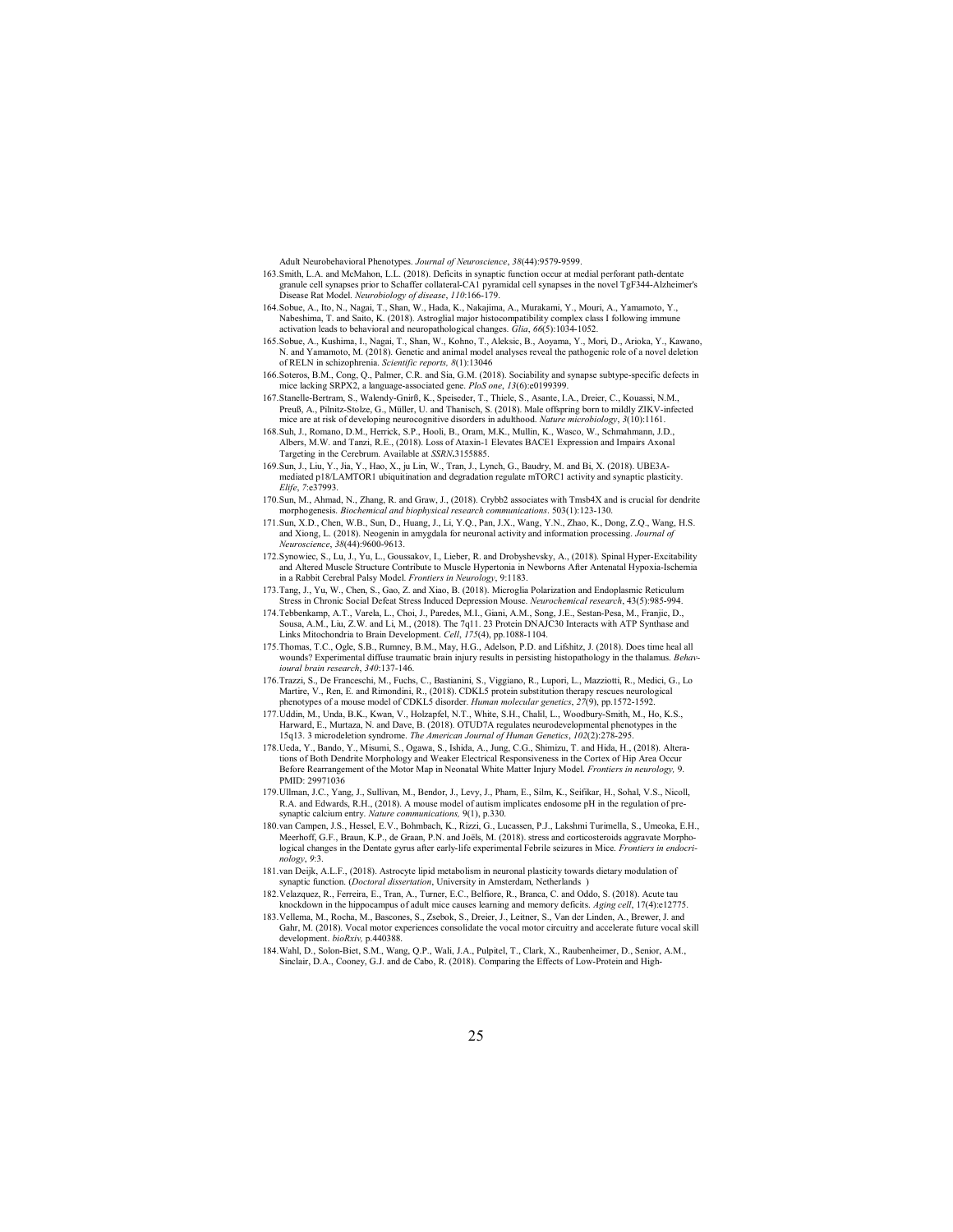Carbohydrate Diets and Caloric Restriction on Brain Aging in Mice. Cell reports, 25(8):2234-2243.

- 185. Wang, H., Chen, F., Du, Y.F., Long, Y., Reed, M.N., Hu, M., Suppiramaniam, V., Hong, H. and Tang, S.S. (2018). Targeted inhibition of RAGE reduces amyloid-β influx across the blood-brain barrier and improves cognitive deficits in db/db mice. Neuropharmacology, 131:143-153.
- 186. Wang, J., Kou, X.L., Chen, C., Wang, M., Qi, C., Wang, J., You, W.Y., Hu, G., Chen, J. and Gao, J. (2018). Hippocampal Wdr1 Deficit Impairs Learning and Memory by Perturbing F-actin Depolymerization in Mice.<br>Cerebral Cortex, PubMed PMID: 30590446.
- 187. Wang, R., Tan, J., Guo, J., Zheng, Y., Han, Q., So, K.F., Yu, J. and Zhang, L., (2018). Aberrant development<br>and Wang, R., Tan, J., Guo, J., Zheng, Y., Han, Q., So, K.F., Yu, J. and Zhang, L., (2018). Aberrant develop
- 188. Wang, X., Li, R., Zacharek, A., Landschoot-Ward, J., Wang, F., Wu, K.H., Chopp, M., Chen, J. and Cui, X. (2018). Administration of Downstream ApoE Attenuates the Adverse Effect of Brain ABCA1 Deficiency on<br>Stroke. International journal of molecular sciences, 19(11):3368.
- 189. Wang, X.Y., Zhou, H.R., Wang, S., Liu, C.Y., Qin, G.C., Fu, Q.Q., Zhou, J.Y. and Chen, L.X. (2018). NR2B-Tyr phosphorylation regulates synaptic plasticity in central sensitization in a chronic migraine rat model. The journal of headache and pain, 19(1):102.
- 190. Wang, Y., Zeng, C., Li, J., Zhou, Z., Ju, X., Xia, S., Li, Y., Liu, A., Teng, H., Zhang, K. and Shi, L. (2018). PAK2 Haploinsufficiency Results in Synaptic Cytoskeleton Impairment and Autism-Related Behavior. Cell reports, 24(8):2029-2041.
- 191. Widman, A.J., Stewart, A., Erb, E.M., Gardner, E. and McMahon, L.L. (2018). Intravascular ketamine increases theta-burst but not high frequency tetanus induced LTP at CA3-CA1 synapses within three hours and devoid of an increase in spine density. Frontiers in synaptic neuroscience, 10:8.
- 192. Wu, B., Li, C. and Lei, H. (2018). SAPAP4 Deletion Causes Synaptic Dysfunction in the nucleus accumbens. Biochemical and biophysical research communications, 505(4):1223-1227.
- 193. Wu, H. F., Chen, P. S., Hsu, Y. T., Lee, C. W., Wang, T. F., Chen, Y. J., & Lin, H. C. (2018). D-cycloserine ameliorates autism-like deficits by removing GluA2-containing AMPA receptors in a valproic acid-induced rate and rate. model. Molecular Neurobiology, 55:4811-24.
- 194. Wu, X., Lv, Y.G., Du, Y.F., Chen, F., Reed, M.N., Hu, M., Suppiramaniam, V., Tang, S.S. and Hong, H. (2018).<br>Neuroprotective effects of INT-777 against Aß 1–42-induced cognitive impairment, neuroinflammation, apop-<br>to
- 195. Wu, Z., Li, X., Zhang, Y., Tong, D., Wang, L. and Zhao, P. (2018). Effects of sevoflurane exposure during midpregnancy on learning and memory in offspring rats: beneficial effects of maternal exercise. Frontiers in cellular neuroscience, 12:122.
- 196. Xiang, Q., Li, X.H., Fang, X.X., Jia, J., Ren, J., Dong, Y.C. and Ou-Yang, C. (2018). Alterations of synaptic plasticity in aged rats: Evidence of functional and morphological studies. Technology and Health Care, 26  $(2):$  271-278.
- 197. Xing, B., Han, G., Wang, M.J., Snyder, M.A. and Gao, W.J. (2018). Juvenile treatment with mGluR2/3 agonist prevents schizophrenia-like phenotypes in adult by acting through GSK3β. Neuropharmacology, 137:359-371.
- 198. Xing, F.Z., Zhao, Y.G., Zhang, Y.Y., He, L., Zhao, J.K., Liu, M.Y., Liu, Y. and Zhang, J.Q. (2018). Nuclear and membrane estrogen receptor antagonists induce similar mTORC 2 activation-reversible changes in synaptic protein expression and actin polymerization in the mouse hippocampus. CNS neuroscience & therapeutics, 24  $(6):495-507.$
- 199. Xu, Y., Cui, S.Y., Quan Ma, J.S., Yu, Y., Li, J.X., Zheng, L., Zhang, Y., Si, J.M. and Yu, Y.C. (2018). trans-Resveratrol ameliorates stress-induced irritable bowel syndrome-like behaviors by regulation of brain-gut axis. Frontiers in pharmacology, 9:63.
- 200. Yan, J., Porch, M.W., Bennett, M.V. and Zukin, R.S., (2018). Activation of autophagy rescues synaptic and cognitive deficits in fragile X mice. Proceedings of the National Academy of Sciences, 115(41), pp.E9707-<br>E9716.
- 201. Yang Eun Jung (2018). A study on the effects of phloroglucinol on the cognitive impairments and neuropathological changes in Alzheimer's disease model (Doctoral dissertation, Seoul National University Graduate School).
- 202. Yang, C., Kobayashi, S., Nakao, K., Dong, C., Han, M., Qu, Y., Ren, Q., Zhang, J.C., Ma, M., Toki, H. and Yamaguchi, J.I. (2018). AMPA receptor activation-independent antidepressant actions of ketamine metabolite (S)-norketamine. Biological Psychiatry, 84(8):591-600.
- 203. Yang, E.J., Mahmood, U., Kim, H., Choi, M., Choi, Y., Lee, J.P., Cho, J.Y., Hyun, J.W., Kim, Y.S., Chang, M.J. and Kim, H.S. (2018). Phloroglucinol ameliorates cognitive impairments by reducing the amyloid β peptide burden and pro-inflammatory cytokines in the hippocampus of 5XFAD mice. Free Radical Biology and Medi $cine$ , 126:221-234.
- 204. Yang, R., Walder-Christensen, K.K., Kim, N., Wu, D., Lorenzo, D., Badea, A., Gu, S., Streff, H., Soler-Alfonso, C., Meng, L. and Wetsel, W.C., (2018). A giant ankyrin-B mechanism for neuro-diversity/divergence through stochastic ectopic axon projections. bioRxiv, p.479741.
- 205. Yang, X., Cao, Z., Zhang, J., Shao, B., Song, M., Han, Y. and Li, Y. (2018). Dendritic spine loss caused by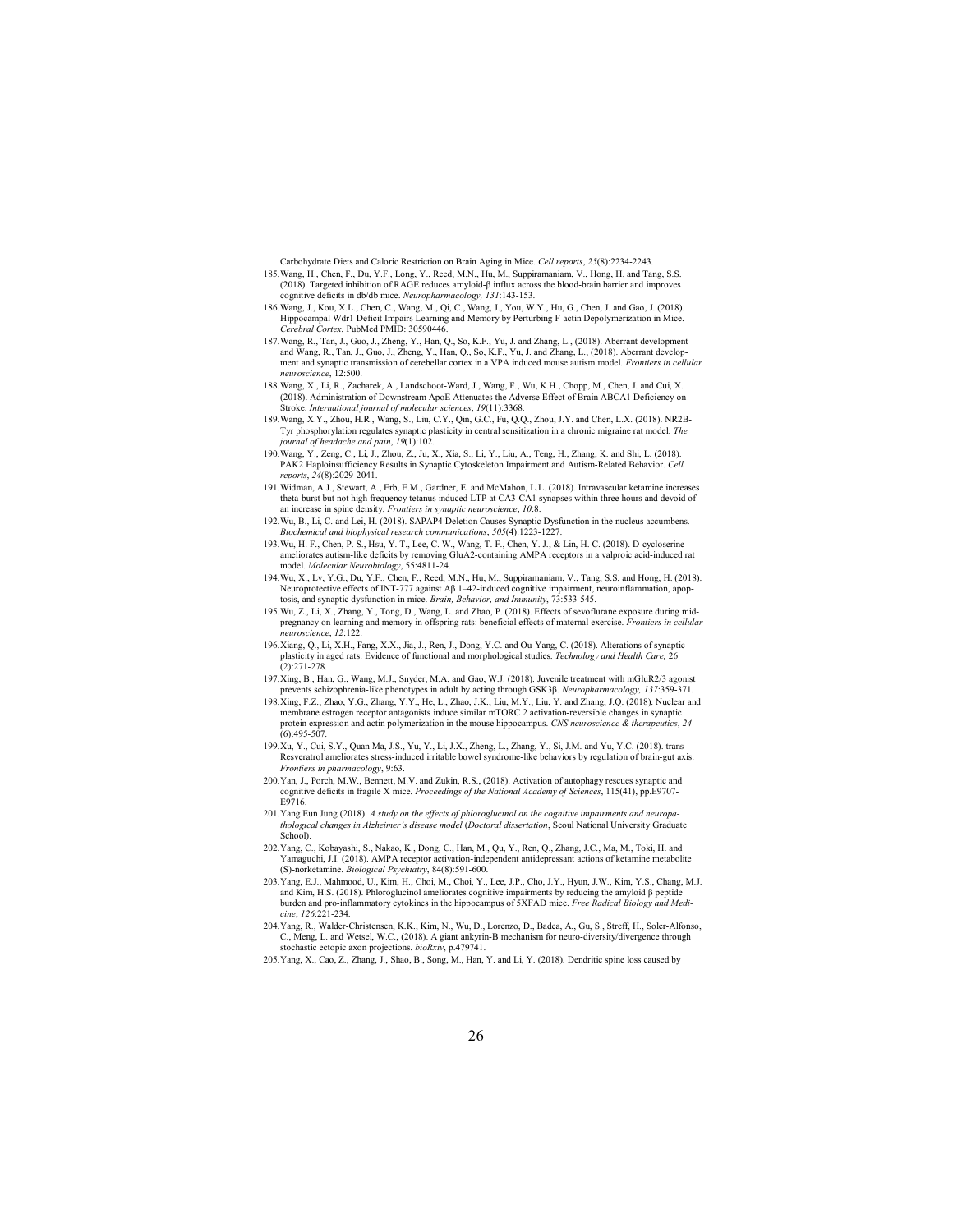AlCl3 is associated with inhibition of the Rac 1/cofilin signaling pathway. Environmental Pollution, 243:1689- 1695.

- 206. Yin, J., Chen, W., Chao, E.S., Soriano, S., Wang, L., Wang, W., Cummock, S.E., Tao, H., Pang, K., Liu, Z. and Pereira, F.A. (2018). Otud7a knockout mice recapitulate many neurological features of 15q13. 3 microdeletion syndrome. The American Journal of Human Genetics, 102(2):296-308.
- 207. Yoon, G., Shah, S.A., Ali, T. and Kim, M.O. (2018). The Adiponectin Homolog Osmotin Enhances Neurite Outgrowth and Synaptic Complexity via AdipoR1/NgR1 Signaling in Alzheimer's Disease. Molecular neurobiology, 55(8):6673-6686.
- 208. Yu, H., Zhong, J., Niu, B., Zhong, Q., Xiao, J., Xie, J., Lin, M., Zhou, Z., Xu, J. and Wang, H. (2018). Inhibition of Phosphodiesterase 4 by FCPR03 Alleviates Chronic Unpredictable Mild Stress-induced Depressive-like Behaviors and Prevents Dendritic Spine Loss in Mice Hippocampi. International Journal of Neuropsychopharmacology, PubMed PMID: 30407503.
- 209. Yu, Q., Liu, H., Sang, S., Chen, L., Zhao, Y., Wang, Y. and Zhong, C. (2018). Thiamine deficiency contributes to synapse and neural circuit defects. *Biological research*, 51(1):35.
- 210. Yu, Z., Wu, Y.J., Wang, Y.Z., Liu, D.S., Song, X.L., Jiang, Q., Li, Y., Zhang, S., Xu, N.J., Zhu, M.X. and Li, W.G., (2018). The acid-sensing ion channel ASIC1a mediates striatal synapse remodeling and procedural motor learning. Sci. Signal., 11(542), p.eaar4481.
- 211. Zhang, J.H., Yu, L.J., Yang, H., Hui, Z., Jiang, S., Chen, L., Zhao, Y., Wang, S.L., Liu, Y. and Xu, Y. (2018). Huatuo Zaizao pill ameliorates cognitive impairment of APP/PS1 transgenic mice by improving synaptic plasticity and reducing Aβ deposition. BMC complementary and alternative medicine,  $18(1):167$
- 212. Zhang, T., Jiang, X., Xu, M., Wang, H., Sang, X., Qin, M., Bao, P., Wang, R., Zhang, C., Lu, H. and Li, Y. (2018). Sleep and circadian abnormalities precede cognitive deficits in R521C FUS knockin rats. Neurobiology of aging, 72:159-170.
- 213. Zhang, W.J., Wang, H.H., Lv, Y.D., Liu, C.C., Sun, W.Y. and Tian, L.J. (2018). Downregulation of Egr-1 Expression Level via GluN2B Underlies the Antidepressant Effects of Ketamine in a Chronic Unpredictable Stress Animal Model of Depression. Neuroscience, 372:38-45.
- 214. Zhang, X. and Guizzetti, M. (2018). In Vitro and In Vitro Models for Alcohol Toxicity to the Extracellular Matrix of Astrocytes. In: Methods in Pharmacology and Toxicology. Humana Press.
- 215. Zhang, Y., Zhu, Z., Liang, H.Y., Zhang, L., Zhou, Q.G., Ni, H.Y., Luo, C.X. and Zhu, D.Y. (2018). nNOS– CAPON interaction mediates amyloid‐β‐induced neurotoxicity, especially in the early stages. Aging cell, 17 (3):e12754.
- 216. Zhao, D., Meng, J., Zhao, Y., Huo, Y., Liu, Y., Zheng, N., Zhang, M., Gao, Y., Chen, Z., Sun, H. and Wang, X. (2018). RPS23RG1 Is Required for Synaptic Integrity and Rescues Alzheimer's Disease–Associated Cognitive<br>Deficits. Biological psychiatry, PubMed PMID: 30292394.
- 217. Zhao, J., Bian, C., Liu, M., Zhao, Y., Sun, T., Xing, F. and Zhang, J. (2018). Orchiectomy and letrozole differentially regulate synaptic plasticity and spatial memory in a manner that is mediated by SRC-1 in the hippocampus of male mice. The Journal of steroid biochemistry and molecular biology, 178:354-368.
- 218. Zhao, J., Huynh, J., Hylin, M.J., O'Malley, J.J., Perez, A., Moore, A.N. and Dash, P.K. (2018). Mild traumatic brain injury reduces spine density of projection neurons in the medial prefrontal cortex and impairs extinction of contextual fear memory. Journal of neurotrauma, 35(1):149-156.
- 219. Zhao, Y., Wei, X., Song, J., Zhang, M., Huang, T. and Qin, J. (2018). Peroxisome Proliferator-Activated Receptor γ Agonist Rosiglitazone Protects Blood–Brain Barrier Integrity Following Diffuse Axonal Injury by Decreas-<br>ing the Levels of Inflammatory Mediators Through a Caveolin-1-Dependent Pathway. *Inflammation*, PubMed PMID: 30488141.
- 220. Zhi, W.J., Peng, R.Y., Li, H.J., Zou, Y., Yao, B.W., Wang, C.Z., Liu, Z.H., Gao, X.H., Xu, X.P., Dong, J. and Zhao, L., (2018). Microwave radiation leading to shrinkage of dendritic spines in hippocampal neurons mediated by SNK-SPAR pathway. Brain research, 1679, pp.134-143.
- 221. Zhou, M., Gresack, J., Cheng, J., Uryu, K., Brichta, L., Greengard, P. and Flajolet, M. (2018). CK1δ overexpressing mice display ADHD-like behaviors, frontostriatal neuronal abnormalities and altered expressions of ADHD-candidate genes. Molecular Psychiatry, 23: p.1.
- 222. Zhou, X., Xiao, W., Su, Z., Cheng, J., Zheng, C., Zhang, Z., Wang, Y., Wang, L., Xu, B., Li, S. and Yang, X., (2018). Hippocampal proteomic alteration in triple transgenic mouse model of Alzheimer's disease and implication of PINK 1 regulation in donepezil treatment. Journal of proteome research. PMID: 30484658
- 223. Zhu, B., Zhao, L., Luo, D., Xu, D., Tan, T., Dong, Z., Tang, Y., Min, Z., Deng, X., Sun, F. and Yan, Z. (2018). Furin promotes dendritic morphogenesis and learning and memory in transgenic mice. Cellular and Molecular Life Sciences, 75(13):2473-2488.
- 224. Zhu, C., Xu, Q., Mao, Z. and Lin, N., (2018). The Chinese Medicine Wu-Tou Decoction Relieves Neuropathic Pain by Inhibiting Hippocampal Microglia Activation. Scientific reports, 8(1), p.12292.
- 225. Zhu, H., Zhang, W., Zhao, Y., Shu, X., Wang, W., Wang, D., Yang, Y., He, Z., Wang, X. and Ying, Y. (2018). GSK3β-mediated tau hyperphosphorylation triggers diabetic retinal neurodegeneration by disrupting synaptic<br>and mitochondrial functions. Molecular neurodegeneration, 13(1):62.
- 226. Zhu, L.J., Ni, H.Y., Chen, R., Chang, L., Shi, H.J., Qiu, D., Zhang, Z., Wu, D.L., Jiang, Z.C., Xin, H.L. and Zhou, Q.G. (2018). Hippocampal NF‐kB accounts for stress‐induced anxiety behaviors via enhancing nNOS‐<br>CAPON‐Dexras1 coupling. *Journal of neurochemistry*, 146(5):598‐612.